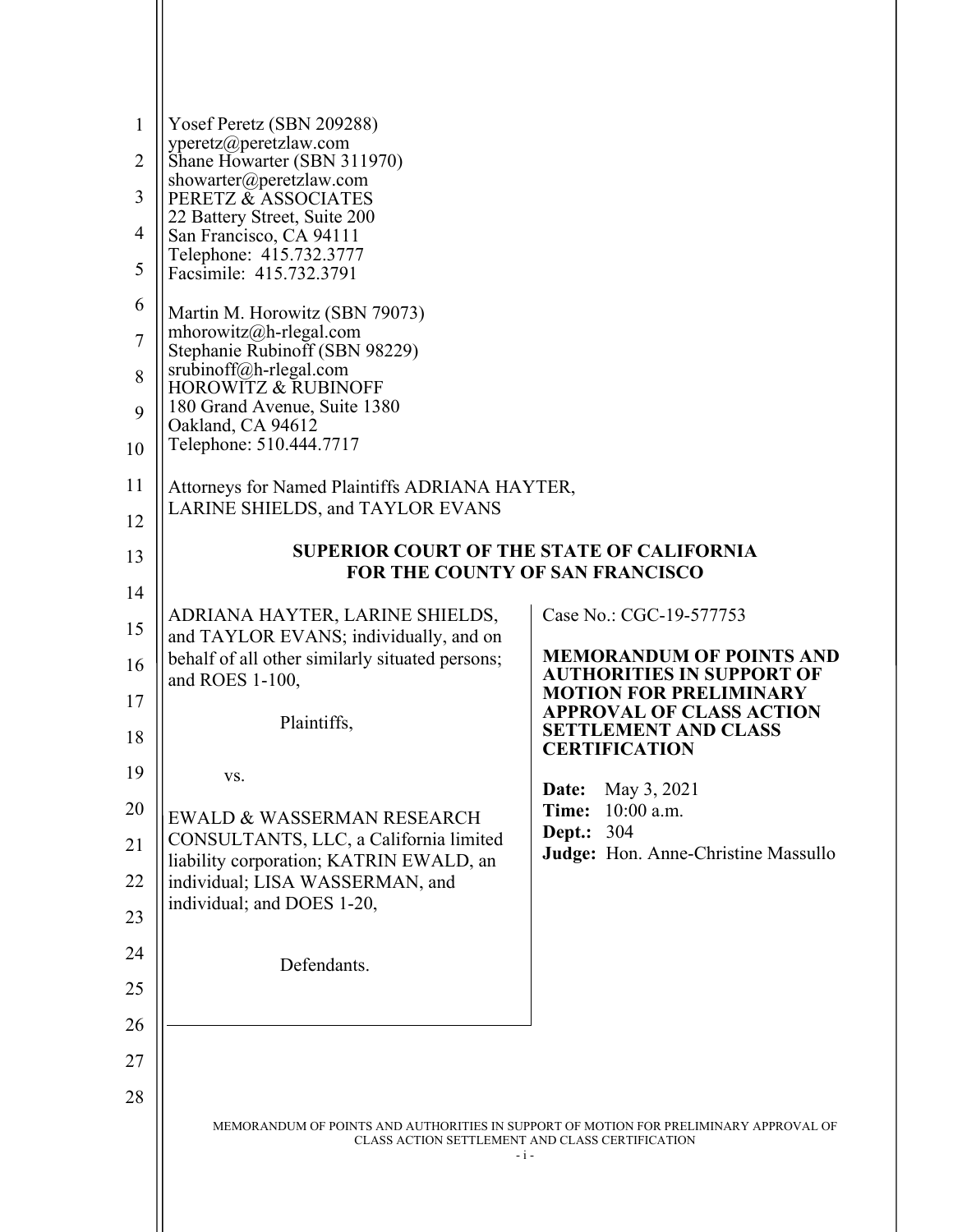| 1         | <b>TABLE OF CONTENTS</b> |                 |                                                                                                                                                     |
|-----------|--------------------------|-----------------|-----------------------------------------------------------------------------------------------------------------------------------------------------|
| 2         | I.                       |                 |                                                                                                                                                     |
| 3         | II.                      |                 |                                                                                                                                                     |
| 4<br>III. |                          |                 |                                                                                                                                                     |
| 5<br>6    |                          | A.              |                                                                                                                                                     |
| 7         |                          | <b>B.</b>       |                                                                                                                                                     |
| 8         |                          | $\mathcal{C}$ . |                                                                                                                                                     |
| 9         |                          | D.              |                                                                                                                                                     |
| 10        |                          | E.              |                                                                                                                                                     |
| 11        |                          | F.              |                                                                                                                                                     |
| 12        | IV.                      |                 | THE COURT SHOULD PRELIMINARILY APPROVE THE SETTLEMENT  - 6 -                                                                                        |
| 13        |                          | A.              |                                                                                                                                                     |
| 14        |                          | <b>B.</b>       | THE SETTLEMENT IS REASONABLE IN LIGHT OF THE LITIGATION                                                                                             |
| 15<br>16  |                          | $\mathcal{C}$ . | DESIGNATED FOR CLASS REPRESENTATIVE<br><b>THE</b><br>AMOUNT                                                                                         |
| 17        |                          | D.              | THE REQUESTED ATTORNEYS' FEES AND COSTS ARE REASONABLE -<br>$10 -$                                                                                  |
| 18<br>19  |                          | Ε.              | THE PROPOSED NOTICE IS ADEQUATE AND MEETS ALL NECESSARY                                                                                             |
| 20        |                          | F.              | CLASS MEMBERS HAVE THE OPPORTUNITY TO OPT OUT OR OBJECT-<br>$15 -$                                                                                  |
| 21        | V.                       |                 |                                                                                                                                                     |
| 22<br>23  | VI.                      |                 |                                                                                                                                                     |
| 24        |                          |                 |                                                                                                                                                     |
| 25        |                          |                 |                                                                                                                                                     |
| 26        |                          |                 |                                                                                                                                                     |
| 27        |                          |                 |                                                                                                                                                     |
| 28        |                          |                 |                                                                                                                                                     |
|           |                          |                 | MEMORANDUM OF POINTS AND AUTHORITIES IN SUPPORT OF MOTION FOR PRELIMINARY APPROVAL OF<br>CLASS ACTION SETTLEMENT AND CLASS CERTIFICATION<br>$-ii -$ |
|           |                          |                 |                                                                                                                                                     |

Ш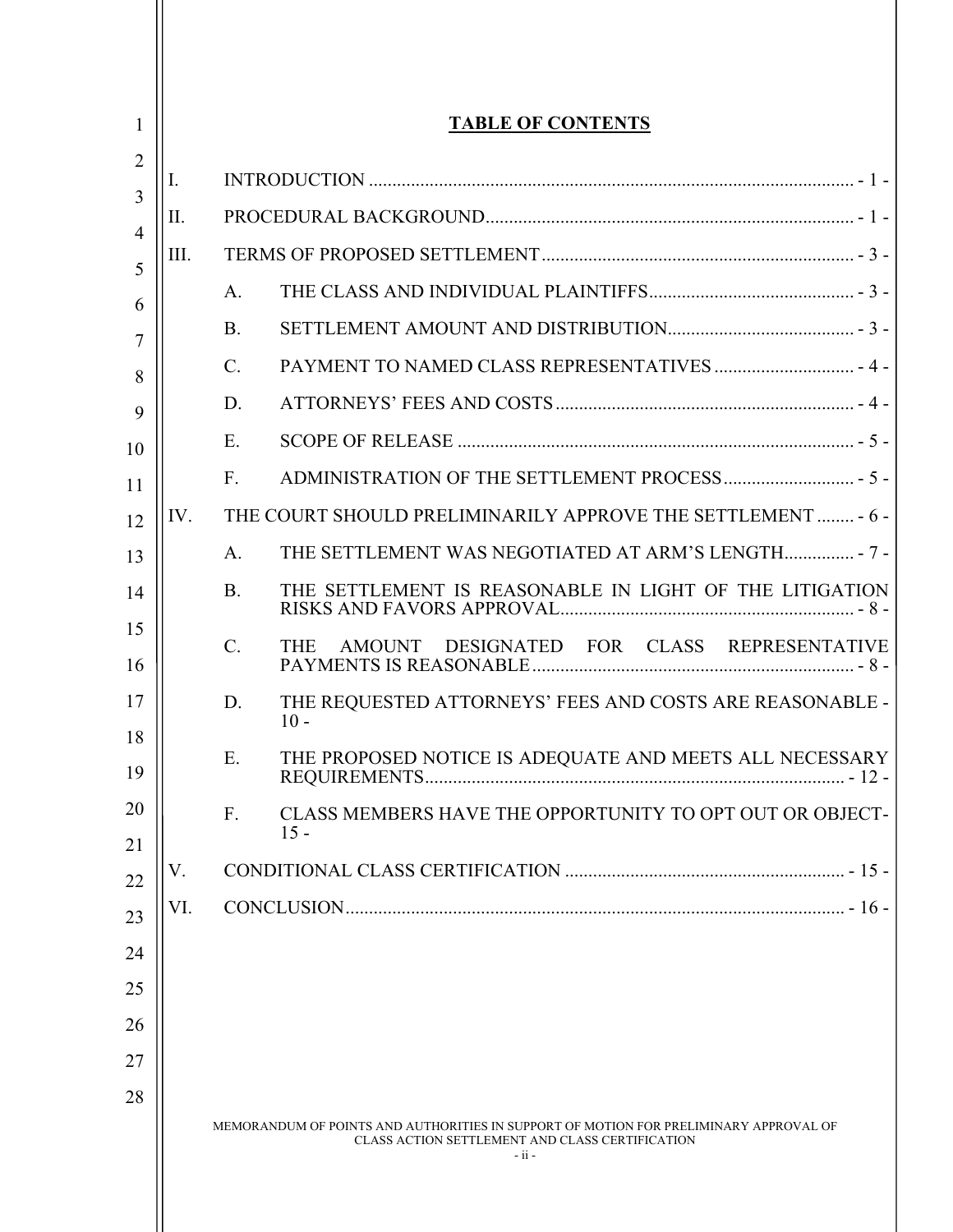| $\mathbf{1}$   | <b>TABLE OF AUTHORITIES</b>                                                                                                                         |
|----------------|-----------------------------------------------------------------------------------------------------------------------------------------------------|
| $\overline{2}$ | <b>CASES</b>                                                                                                                                        |
| $\overline{3}$ | 7-Eleven Owners for Fair Franchising v. Southland Corp. (2000) 85 Cal. App. 4th 1135 - 6 -                                                          |
| $\overline{4}$ |                                                                                                                                                     |
| 5              | Clark v. American Residential Services LLC (2009) 175 Cal. App. 4th 785  9 -                                                                        |
| 6              |                                                                                                                                                     |
| 7              |                                                                                                                                                     |
| 8              |                                                                                                                                                     |
| 9              |                                                                                                                                                     |
| 10             |                                                                                                                                                     |
| 11             |                                                                                                                                                     |
| 12             |                                                                                                                                                     |
| 13             |                                                                                                                                                     |
| 14             |                                                                                                                                                     |
| 15             |                                                                                                                                                     |
| 16             | Munoz v. BCI Coca-Cola Bottling Co. of Los Angeles (2010) 186 Cal. App. 4th 399- 9 -                                                                |
| 17             | North Cty. Contractor's Assn., Inc. v. Touchstone Ins. Svcs. (1994) 27 Ca1. App. 4th 1085.-7 -                                                      |
| 18             |                                                                                                                                                     |
| 19<br>20       | Ryan v. California Interscholastic Federation - San Diego Section (2001) 94 Cal. App. 4th 1048                                                      |
| 21             | Ryan v. California Interscholastic Federation - San Diego Section, 94 Cal.App.4th 1048 (2001)                                                       |
| 22             |                                                                                                                                                     |
| 23<br>24       |                                                                                                                                                     |
| 25             |                                                                                                                                                     |
| 26             |                                                                                                                                                     |
| 27             | Westside Cmty. for Indep. Living, Inc. v. Obledo (1983) 33 Cal. 3d 348  10 -                                                                        |
| 28             | Zucker v. Occidental Petroleum Corp. (C.D. Cal. 1997) 968 F.Supp. 1396 10 -                                                                         |
|                | MEMORANDUM OF POINTS AND AUTHORITIES IN SUPPORT OF MOTION FOR PRELIMINARY APPROVAL OF<br>CLASS ACTION SETTLEMENT AND CLASS CERTIFICATION<br>- iii - |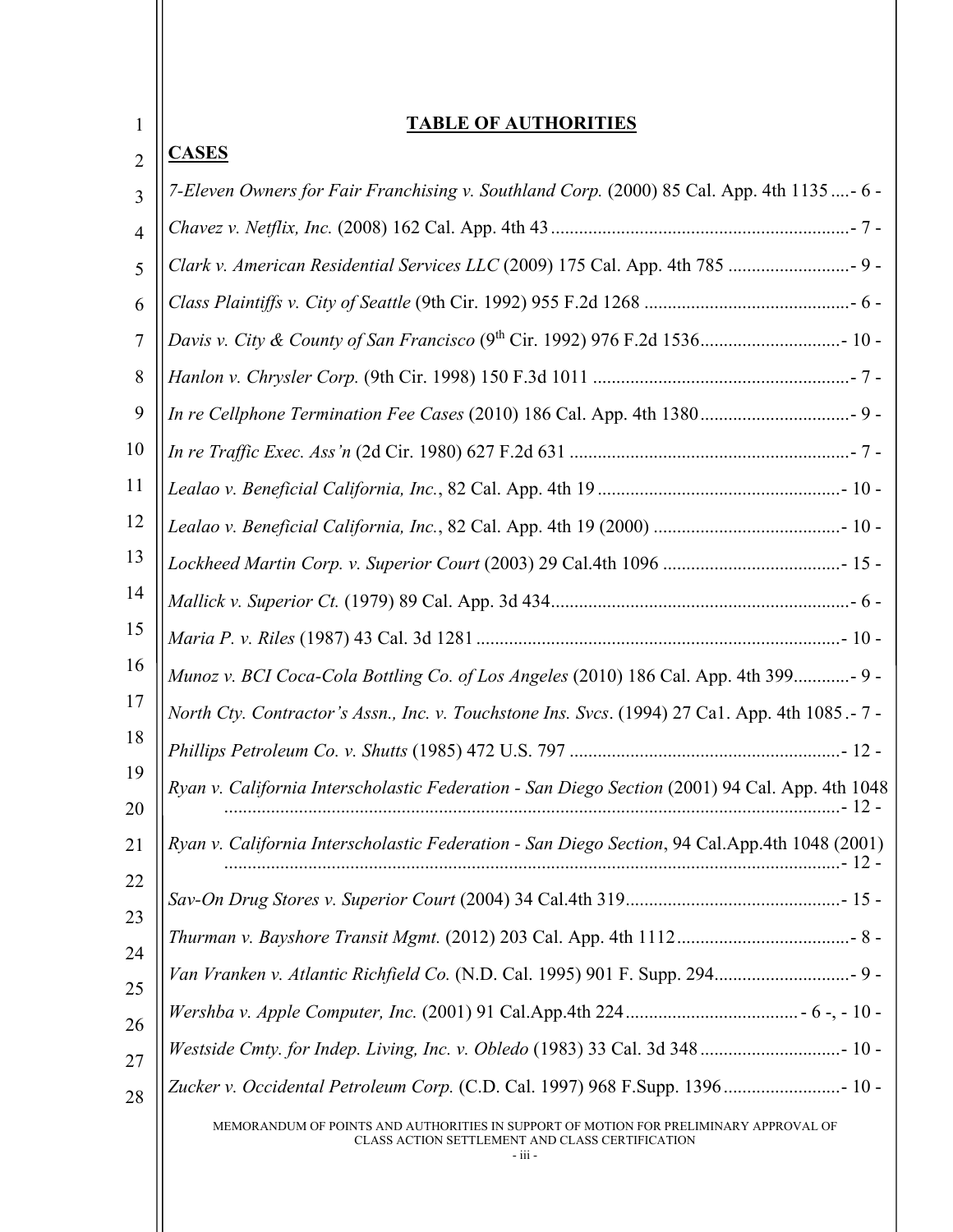| $\mathbf{1}$   | <b>STATUTES</b>                                                                                                                                     |
|----------------|-----------------------------------------------------------------------------------------------------------------------------------------------------|
| $\overline{2}$ |                                                                                                                                                     |
| $\overline{3}$ |                                                                                                                                                     |
| $\overline{4}$ |                                                                                                                                                     |
| $\sqrt{5}$     |                                                                                                                                                     |
| 6              |                                                                                                                                                     |
| $\overline{7}$ |                                                                                                                                                     |
| $\,8\,$        |                                                                                                                                                     |
| 9              |                                                                                                                                                     |
| 10             |                                                                                                                                                     |
| 11             |                                                                                                                                                     |
| 12             |                                                                                                                                                     |
| 13             |                                                                                                                                                     |
| 14             |                                                                                                                                                     |
| 15             |                                                                                                                                                     |
| 16             |                                                                                                                                                     |
| 17             |                                                                                                                                                     |
| 18             |                                                                                                                                                     |
| 19             |                                                                                                                                                     |
| 20             |                                                                                                                                                     |
| 21             |                                                                                                                                                     |
| 22             |                                                                                                                                                     |
| 23             |                                                                                                                                                     |
| 24             |                                                                                                                                                     |
| 25             |                                                                                                                                                     |
| 26             |                                                                                                                                                     |
| 27             |                                                                                                                                                     |
| 28             | MEMORANDUM OF POINTS AND AUTHORITIES IN SUPPORT OF MOTION FOR PRELIMINARY APPROVAL OF<br>CLASS ACTION SETTLEMENT AND CLASS CERTIFICATION<br>$-iv -$ |

 $\parallel$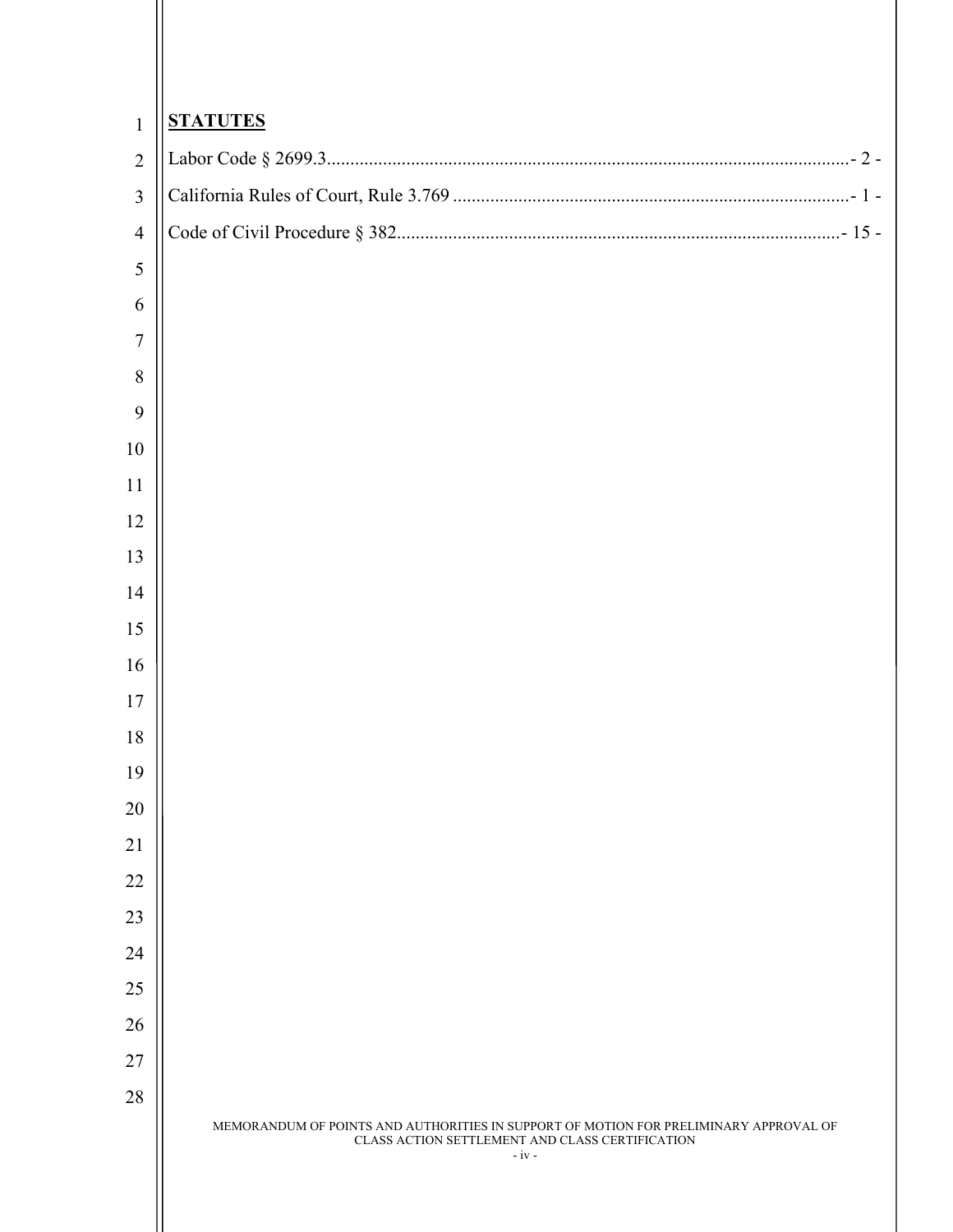#### <span id="page-4-0"></span>1 **I. INTRODUCTION**

 $\mathfrak{D}$ 3 4 5 6 7 8 9 10 11 This motion seeks preliminary approval of a proposed class action settlement in the amount of one hundred forty-four thousand dollars and zero cents (\$144,000.00), inclusive of attorneys' fees and costs, for all claims and causes of action brought by Named Plaintiffs ADRIANA HAYTER, LARINE SHIELDS, and TAYLOR EVANS ("Plaintiffs" or "Named Plaintiffs") on behalf of themselves and all others similar situated, against Defendants EWALD & WASSERMAN, LLC ("E&W"), KATRIN EWALD and LISA WASSERMAN (collectively, "Defendants") according to a JOINT STIPULATION AND SETTLEMENT AGREEMENT BETWEEN PLAINTIFFS AND DEFENDANTS that was fully executed on February 8, 2021 (the "Settlement Agreement"). This motion is unopposed, and Defendants agree to waive the statutory notice period pursuant to Code of Civil Procedure section 1005. [*See* Declaration of Yosef Peretz in Support of Motion for Preliminary Approval ("Peretz Decl."), ¶ 2.]

12 13 14 15 16 17 Plaintiffs submit that the settlement is fair and reasonable, and confers a substantial benefit upon the class, which includes approximately fifty-six (56) members (including the three named plaintiffs). The settlement readily satisfies the standard for preliminary approval as it fairly and appropriately resolves the claims of the class in a manner that provides substantial financial relief. The eventual final fairness hearing will provide the Court with another opportunity to review the Settlement Agreement, with the benefit of class members' responses, as well as information regarding the rates of participation compared with objections.

18 19 20 21 22 23 Accordingly, pursuant to California Rule of Court 3.769, Plaintiffs respectfully request that the Court (1) grant preliminary approval of the parties' class action settlement in this matter, including but not limited to, the means of allocation and distribution of funds, and the allocations for penalties under the California Labor Code Private Attorneys General Act of 2004 ("PAGA"); (2) authorize Plaintiffs and Defendants to provide notice to the class of the settlement in the forms of the proposed notices submitted herewith; (3) approve Plaintiffs and their counsel Peretz  $\&$ Associates as class representatives; and (4) schedule a final approval hearing date.

24

# <span id="page-4-1"></span>**II. PROCEDURAL BACKGROUND**

25 26 27 28 This putative class action was filed on July 18, 2019. [Peretz Decl., ¶ 3.] Plaintiffs served extensive written discovery requests on Defendants shortly thereafter on August 15, 2019. [*Id.* at ¶ 3.] Plaintiffs filed the operative First Amended Complaint on September 16, 2019. [*Id.*] The parties then met and conferred and agreed to attend private mediation with John Hyland, Esq. of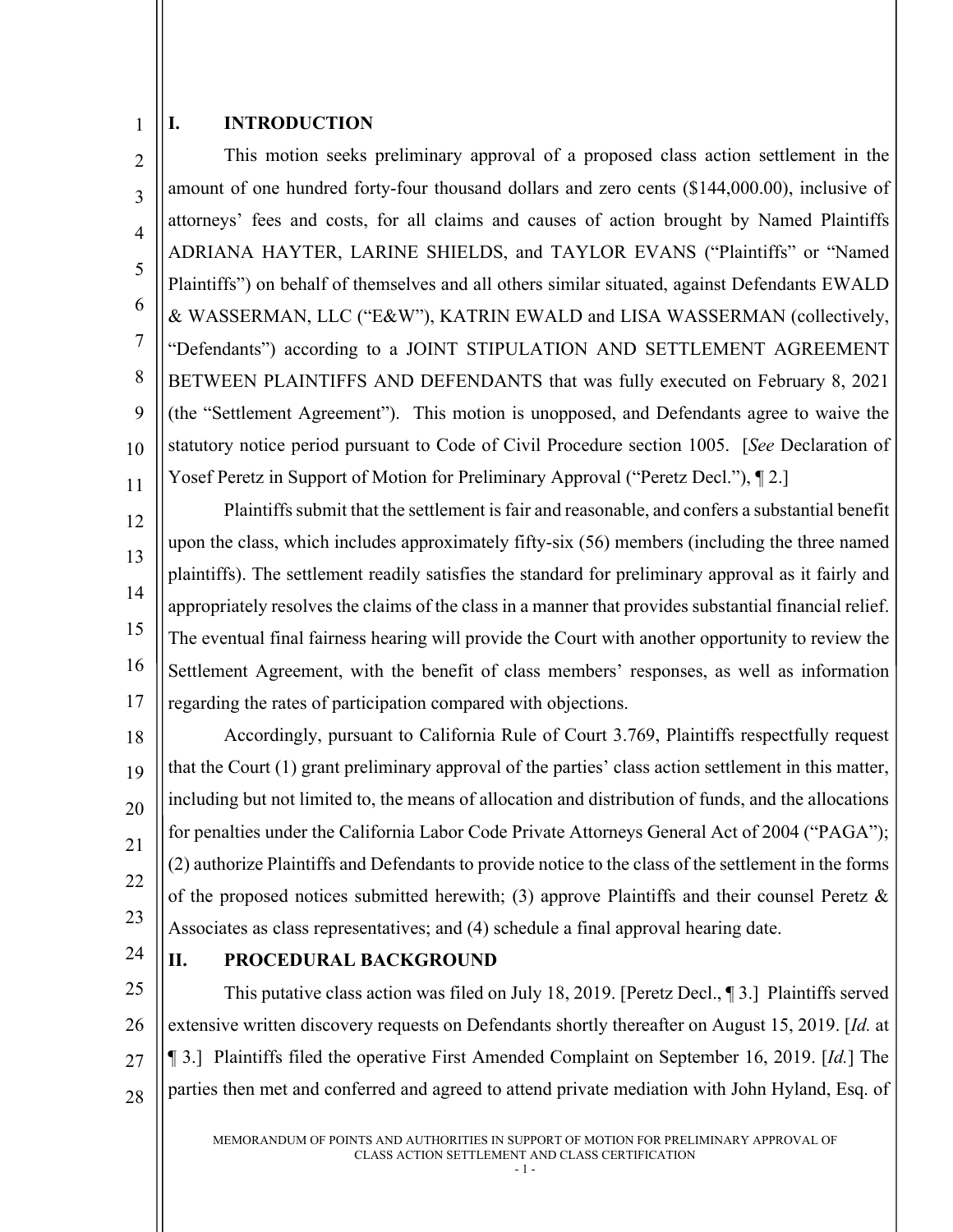Rukin Hyland & Riggin LLP. [Peretz Decl., ¶ 4.] As part of the agreement to mediate, Defendants provided Plaintiffs with certain key payroll and timekeeping documents and further agreed to provide Plaintiffs with the putative class list. [*Id.*]

1

 $\overline{2}$ 

3

4 5 6 7 8 9 10 In order to provide Plaintiffs with the class list, including contact information for class members, the parties stipulated to a form opt-out notice pursuant to *Belaire-West Landscape, Inc. v. Superior Court* (2007) 149 Cal.App.4th 554 ("*Belaire-West*"). [Peretz Decl., ¶ 5.] This stipulation was approved by the Court on December 30, 2019. [*Id.*] The *Belaire-West* notices were mailed to putative class members on January 14, 2020 with an opt-out deadline of February 4, 2020. [*Id.*] Ultimately, three of the fifty-six (56) notices mailed out were returned as undeliverable, and no members opted out of providing their contact information to Plaintiff's counsel. [*Id.*]

11 12 13 14 The parties then held a full-day session of mediation with Mr. Hyland on February 19, 2020. [Peretz Decl., ¶ 6.] However, the parties were unable to reach a settlement at that time. [*Id.*] The parties continued to informally discuss settlement throughout the spring and summer of 2020, while simultaneously exchanging further written discovery requests, responses and production of documents. [*Id.*]

15 16 17 18 19 20 21 22 23 At a Case Management Conference on September 14, 2020, the Court ordered the parties to attend a Mandatory Settlement Conference before the Honorable Mary E. Wiss. [Peretz Decl., ¶ 7.] The parties agreed to convert the conference into a judicial mediation, which took place with Judge Wiss during a full-day session on November 6, 2020. [*Id.*] With the help of Judge Wiss, the parties were able to reach a class action and PAGA settlement in this matter, which was formalized into the Settlement Agreement currently before the Court for preliminary approval. [*Id.*] As part of the settlement, the parties also agreed to allow Plaintiffs' counsel to file a Second Amended Complaint to allege a PAGA claim, and provide notice to the California Labor and Workforce Development Agency (hereinafter "LWDA") pursuant to Cal. Lab. Code § 2699.3(a) (hereinafter the "PAGA Notice"). [Peretz Decl., ¶ 8.].

24 25 26 27 28 On January 14, 2021, the parties filed a joint stipulation to file a Second Amended Complaint that included the PAGA claims. [*Id.*] On February 1, 2021, the Court ordered Defendants to file their responsive pleading to Plaintiff's Second Amended Complaint, and on February 23, 2021, the parties jointly stipulated to stay Defendants' responsive pleading deadline pending the Court's ruling on final approval of the settlement between the Parties. [*Id.*]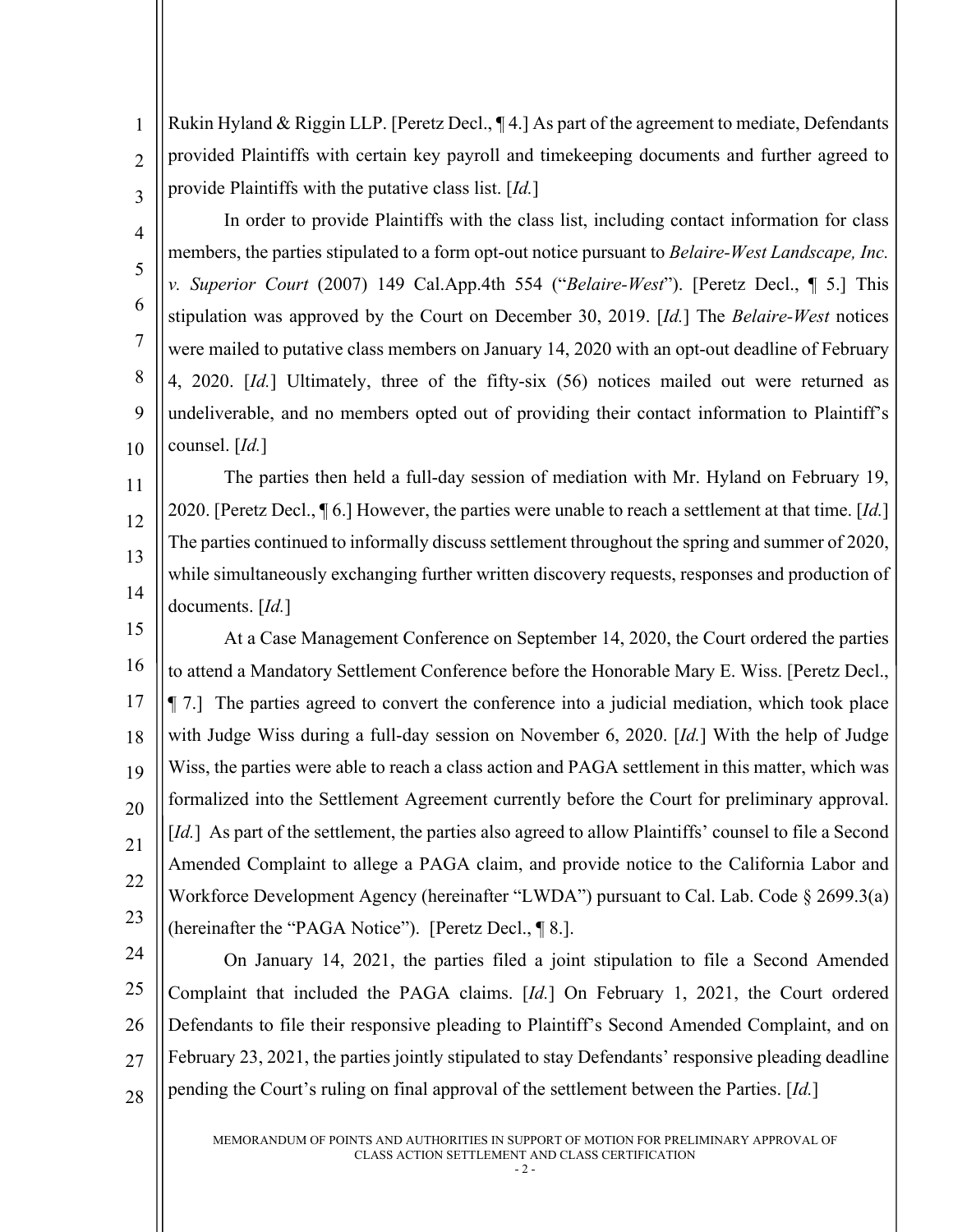<span id="page-6-1"></span><span id="page-6-0"></span>

| $\mathbf{1}$   | Ш.<br><b>TERMS OF PROPOSED SETTLEMENT</b>                                                                                                                                                               |  |
|----------------|---------------------------------------------------------------------------------------------------------------------------------------------------------------------------------------------------------|--|
| $\overline{2}$ | The details of the proposed class action settlement are contained in the Settlement                                                                                                                     |  |
| $\overline{3}$ | Agreement attached as Exhibit 1 to the Peretz Decl. As set forth below, the terms of the proposed                                                                                                       |  |
| $\overline{4}$ | settlement are fair and reasonable in light of the size of the putative class and litigation risks.                                                                                                     |  |
| 5              | The Class and Individual Plaintiffs<br>A.                                                                                                                                                               |  |
|                | The "Class" "Class Members," "Settlement Class," or "Settlement Class Members," are                                                                                                                     |  |
| 6              | defined as "all persons employed by any of the Defendants or Released Parties in a Class Position,                                                                                                      |  |
| $\tau$         | at any time during the Class Period." <sup>1</sup>                                                                                                                                                      |  |
| 8              | The "Class Period" is defined as "the time period from August 1, 2015 through the date                                                                                                                  |  |
| 9              | of the Court's entry of judgment granting Preliminary Approval of the Settlement."                                                                                                                      |  |
| 10             | The "Class Position" is defined as "all persons who worked for Defendants as a non-                                                                                                                     |  |
| 11             | exempt Part-Time Telephone Interviewer, or other similar positions, classified as an hourly, non-                                                                                                       |  |
| 12             | exempt employee by the State of California during the Class Period."                                                                                                                                    |  |
| 13             | "Eligible Class Member" include all members of the Class who do not opt-out from this                                                                                                                   |  |
| 14             | settlement.                                                                                                                                                                                             |  |
|                | <b>Settlement Amount and Distribution</b><br><b>B.</b>                                                                                                                                                  |  |
|                |                                                                                                                                                                                                         |  |
| 15             | Defendants will pay One Hundred Forty-Four Thousand Dollars and Zero Cents                                                                                                                              |  |
| 16             | (\$144,000.00) to settle this case (hereinafter the "Gross Settlement Amount"). This Gross                                                                                                              |  |
| 17             | Settlement Amount includes payments to the members of the Class, attorneys' fees, the LWDA                                                                                                              |  |
| 18             | for PAGA penalties, reasonable litigation expenses, service fees to each class representative, and                                                                                                      |  |
| 19             | costs of administration.                                                                                                                                                                                |  |
| 20             | The Eligible Class Member Share shall encompass the Net Settlement Amount that will                                                                                                                     |  |
|                | be allocated to each Eligible Class Member as follows: first, dividing the Net Settlement Amount                                                                                                        |  |
| 21             | by the total number of Eligible Work Weeks to arrive at the Eligible Work Week Rate, and then                                                                                                           |  |
| 22             | second, by multiplying the resulting Eligible Work Week Rate by the total number of Eligible                                                                                                            |  |
| 23             | Work Weeks for each respective Eligible Class Member. Payment of Eligible Class Member                                                                                                                  |  |
| 24             |                                                                                                                                                                                                         |  |
| 25             | The term "Released Parties", means Defendants Lisa Wasserman, Katrin Ewald, Ewald and                                                                                                                   |  |
| 26             | Wasserman Research Consultants, LLC, their parents, subsidiaries, affiliates, insurers, related<br>entities and divisions, and its and their respective: (i) predecessors, successors, and assigns, and |  |

<span id="page-6-3"></span><span id="page-6-2"></span>28 shareholders, employees, founders, members, assigns, insurers, attorneys, and all other claiming through and by any of them.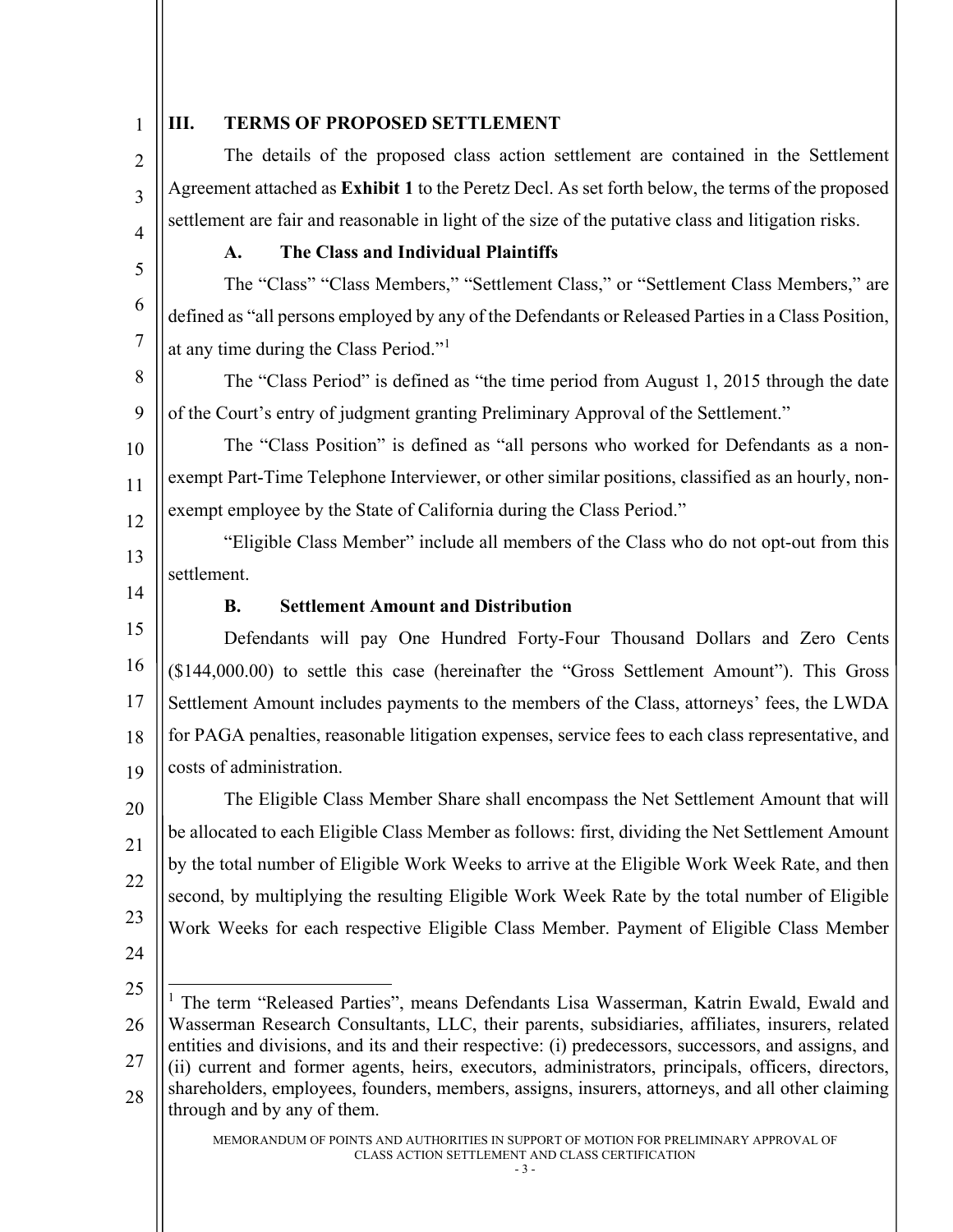Shares shall be subject to legally required withholdings, deductions, and contributions. Any unclaimed funds from the Net Settlement Amount will be sent by the Class Administrator to the State of California Department of Industrial Relations Unclaimed Wages Fund in the name of the Eligible Class Member who did not cash his or her check. The unclaimed funds shall not revert back to the Defendants. This amount of Eligible Class Member Shares is in addition to the Courtapproved Named Plaintiffs Enhancements.

<span id="page-7-0"></span>6 7

8

9

10

11

1

 $\mathfrak{D}$ 

3

4

5

# **C. Payment to Named Class Representatives**

In recognition for their effort in coming forth as Class and PAGA representatives, Named Plaintiffs Adriana Hayter, Larine Shields, and Taylor Evans shall receive, in addition to their Eligible Class Member Shares, Four Thousand Dollars and Zero Cents (\$4,000.00) each subject to the Court's approval. This amount shall total Twelve Thousand Dollars and Zero Cents (\$12,000.00).

12 13 14 15 16 17 18 Named Plaintiffs Hayter, Shields, and Evans were instrumental in contacting and providing information to their counsel which led to the initial filing of this action. [Peretz Decl., ¶ 10.] After the action was filed, each responded to extensive written discovery. [*Id.*] All three named plaintiffs were present and participated in the full day of mediation with Mr. Hyland on February 4, 2020, including by providing additional factual background and answering questions posed by counsel and Mr. Hyland. [*Id.*] Finally, all three named plaintiffs were available and provided information which assisted the parties in finally settling this action with Judge Wiss at the full day, remote mediation held on November 4, 2020. [*Id.*]

<span id="page-7-1"></span>19

#### **D. Attorneys' Fees and Costs**

20 21 22 23 24 25 26 27 Plaintiffs' Counsel seeks a fee award of no more than thirty-eight percent (38%) of the Gross Settlement Amount in Class Counsel's Fees subject to the Court's approval, in addition to the actual costs and expenses incurred by Class Counsel related to this Action, with total fees, costs and expenses not to exceed fifty-two thousand dollars (\$52,000). This total amount is inclusive of attorneys' fees and estimated litigation costs. Class Counsel Fees and Costs shall be paid to Class Counsel from the Qualified Settlement Fund by the Class Administrator. Such payment of Class Counsel Fees and Costs shall be deemed to be full satisfaction of any obligations by Defendants to pay any attorney fees, attorney costs and/or other fees or costs to Plaintiffs, Class Members, and/or Class Counsel in relation to the Action.

28

///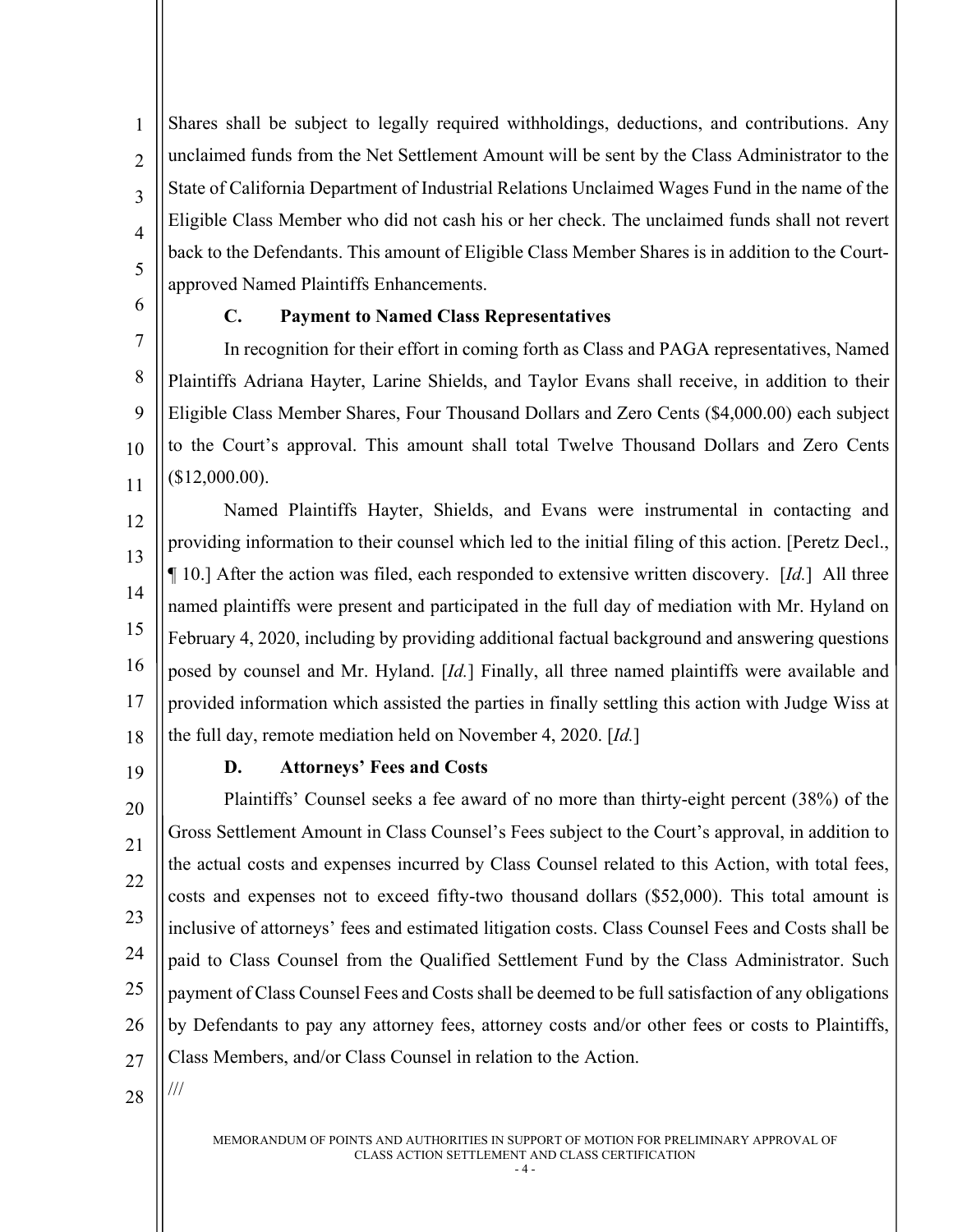## **E. Scope of Release**

 $\mathcal{D}$ 3 4 5 6 7 8 9 10 11 12 13 14 15 16 17 The release in this matter is limited to the "Released Claims", which applies to any and all facts and claims asserted in the Action or any other claims, demands, obligations, actions, causes of action, liabilities, debts, promises, agreements, attorneys' fees, losses or expense, known or unknown, suspected or unsuspected, filed or unfiled, that they may have or had had arising out of any known or unknown fact, condition or incident occurring prior to the date of the Settlement, including but not limited to any claims that could have been asserted in the Action, including but not limited to any and all claims for PAGA penalties, for paid sick leave under California Labor Code § 246, for interference with employee use of paid sick leave under California Labor Code § 246.5, for failure to provide paid sick leave in violation of San Francisco Administrative Code, Chapter 12W, 12W.3, 12W.4, 12W.7, for intentional misrepresentation, for fraud, for fraud by concealment, for violations of California Business & Professions Code §§ 17200, *et seq*., for violations of the California Labor Code governing: meal and rest breaks; unpaid wages, including minimum wages, regular wages, overtime and double time wages; unpaid reimbursements; wage statement violations and separation pay violations, including but not limited to violations of Labor Code §§ 200, 201, 202, 203, 204, 218, 218.5, 218.6, 226, 226.3, 226.7, 246, 246.5, 248.5, 351, 450, 500, 510, 512, 558, 1174, 1174.5, 1194, 1194.2, 1197, 1197.1, 1198, and 1199, 8 Cal. Code of Regulations § 11050 and IWC Wage Order 4-2001, Sections 1, 2, 3, 4, 5, 6, 7, 8, 9, 11 and 12.

18

<span id="page-8-0"></span>1

19 Regardless of whether Class Members opt-out of the Class Settlement, this Settlement shall release all PAGA claims as alleged on behalf of all Class Members.

<span id="page-8-1"></span>20

# **F. Administration of the Settlement Process**

21 22 23 24 25 26 27 28 The Class Administrator shall be Simpluris, Inc., a third-party professional class action claims administrator, jointly selected by the Parties and/or appointed by the Court to perform the Class Administration Duties. The Class Administration Costs encompasses the fees and expenses reasonably and necessarily incurred by the Class Administrator as a result of performing the Class Administration Duties. Class Administration Costs shall be paid from the Gross Settlement Amount. Based on an estimate provided by the Class Administrator based on presently and reasonably available information, the Parties stipulate that Class Administration Costs shall be up to \$5,000. Should any actual Class Administration Costs turn out to be less than the projected amount, the Parties agree that the savings will be allocated to the Net Settlement Amount, to be

> MEMORANDUM OF POINTS AND AUTHORITIES IN SUPPORT OF MOTION FOR PRELIMINARY APPROVAL OF CLASS ACTION SETTLEMENT AND CLASS CERTIFICATION

- 5 -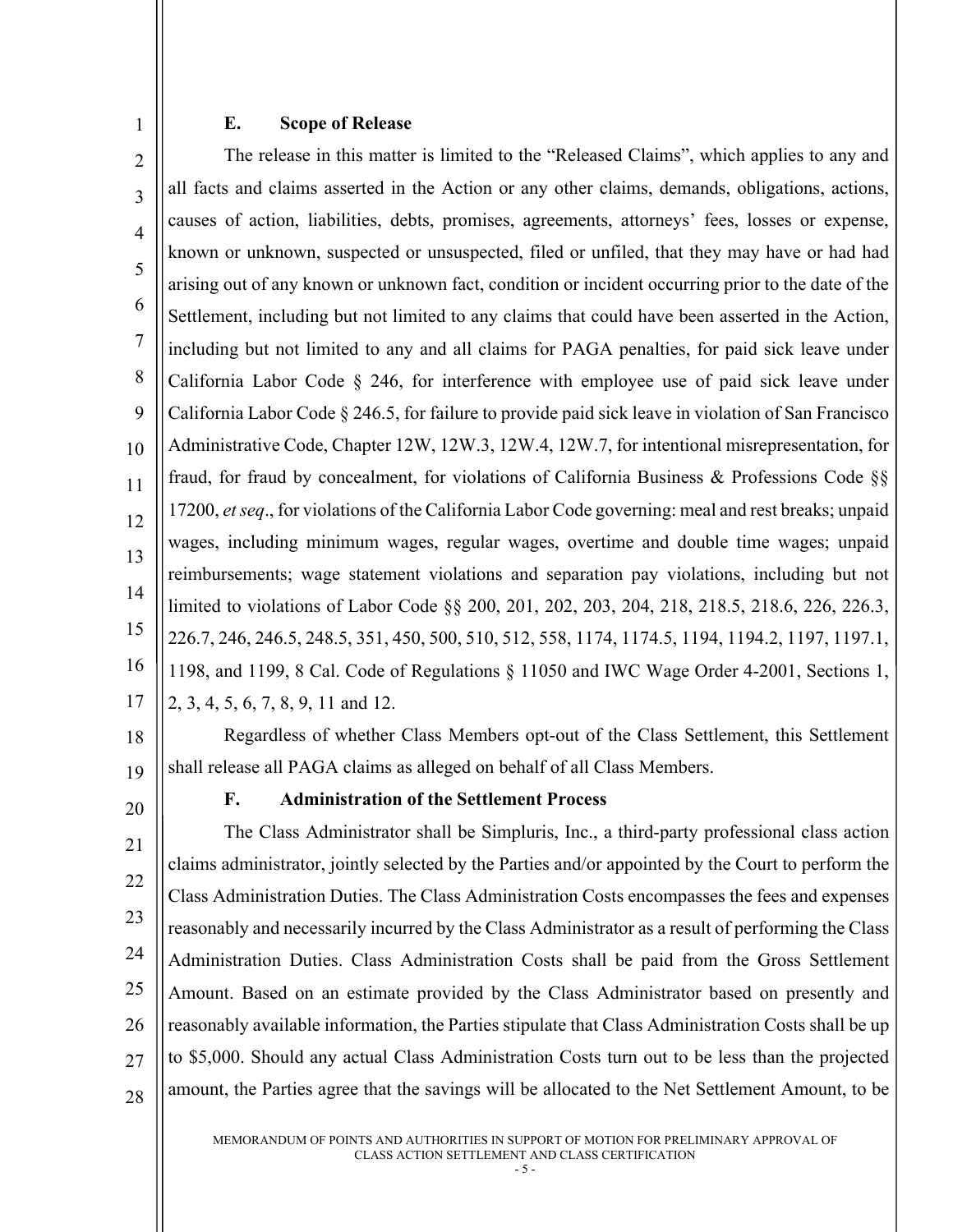1  $\mathfrak{D}$ 3 4 5 6 distributed to Eligible Class Members in proportion to their respective numbers of Eligible Class Member Workweeks. Should any actual reasonable and necessary Class Administration Costs be more than the above estimate amount, the Parties stipulate that the Class Administrator should be paid such amounts, the Parties will apply to the Court for an adjustment, with any additional Class Administration Costs to be paid from the Gross Settlement Amount, accompanied by a corresponding reduction in another or other elements of the Gross Settlement Amount, to be approved by the Court as part of Final Approval.

8 9 10 11 12 13 Plaintiffs' Counsel will provide Simpluris with the names, addresses and social security numbers of all Class Members for Simpluris to provide all Class Members with notice. The notice will provide each Class Member with information regarding the Settlement including the sum to be paid to each Class Member under the terms of the proposed Settlement, his or her right to object and/or opt-out of the settlement. Class Members may also challenge and seek correction of the computation of their pro rata share, with all challenges to be determined by the Claims Administrator. The proposed class Notice and Claim Form are attached to the Peretz Decl. as **Exhibit 2**.

14 15 16 17 18 Settlement Class members may elect to opt out of the Settlement Class and thus exclude themselves from the litigation, the Settlement, and the Settlement Class by the claims period deadline. If a Class member opts out, the funds allocated to them will not be returned to Defendants. If more than twenty percent (20%) of the Class opts out of the settlement, Defendants may elect to void the Settlement Agreement.

19

7

# <span id="page-9-0"></span>**IV. THE COURT SHOULD PRELIMINARILY APPROVE THE SETTLEMENT**

20 21 22 23 24 25 26 27 28 The law favors settlements, particularly in class actions and other complex cases where substantial resources can be conserved by avoiding the time, cost, and rigors of formal litigation. *7-Eleven Owners for Fair Franchising v. Southland Corp.* (2000) 85 Cal. App. 4th 1135, 1151; *Class Plaintiffs v. City of Seattle* (9th Cir. 1992) 955 F.2d 1268, 1276. The purpose of the preliminary evaluation of class action settlements is to determine only whether the proposed settlement is within the range of possible approval, and thus whether notice to the class of the terms and conditions and the scheduling of a formal fairness hearing are worthwhile. *Wershba v. Apple Computer, Inc.* (2001) 91 Cal.App.4th 224, 234-35. In passing on class action settlements, a court has broad powers to determine whether a proposed settlement is fair under the circumstances of the case. *Id.*; *see also Mallick v. Superior Ct.* (1979) 89 Cal. App. 3d 434, 438.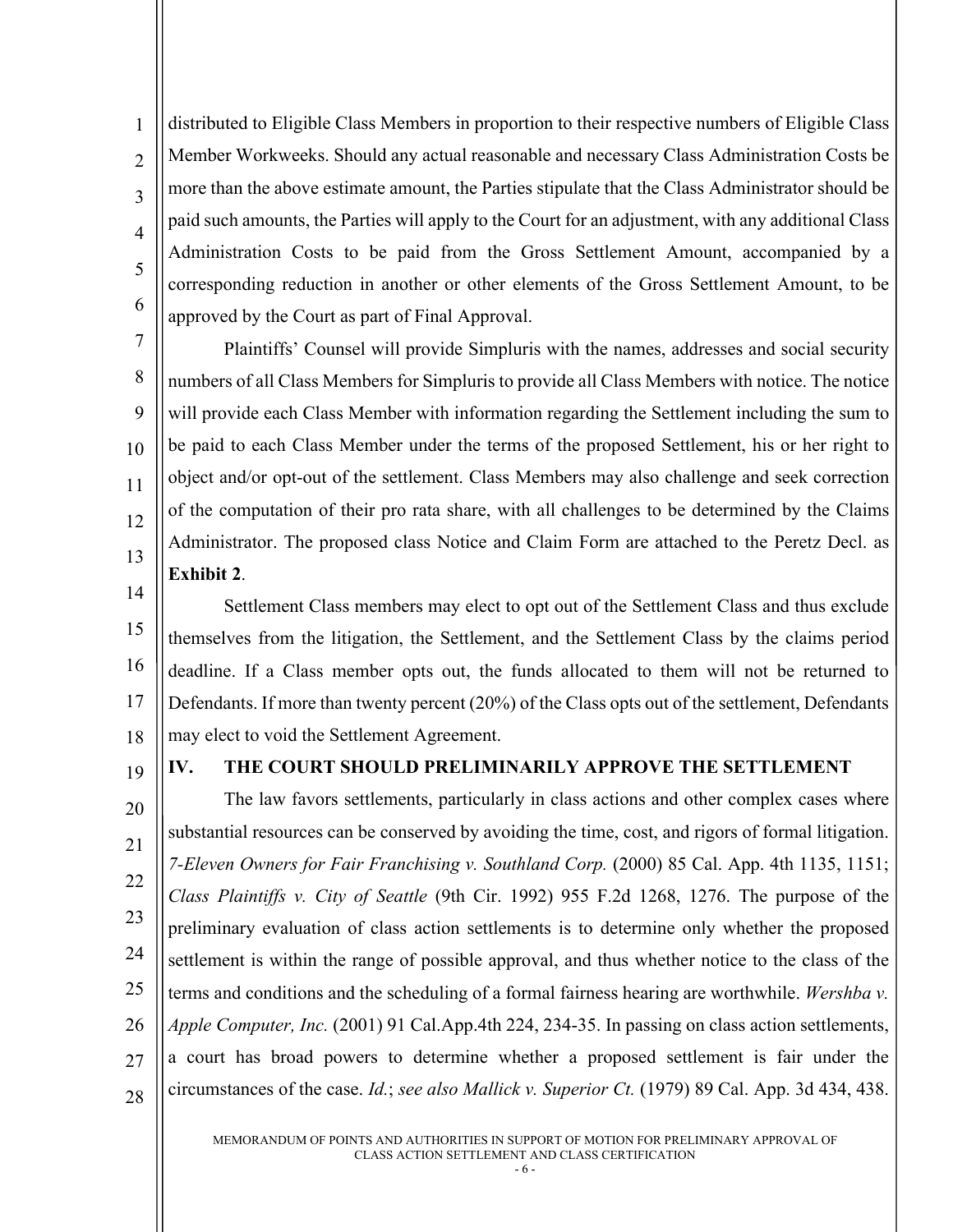To grant preliminary approval of this Settlement, the Court need find only that the Settlement falls within the range of possible final approval, also described as "the range of reasonableness." *North Cty. Contractor's Assn., Inc. v. Touchstone Ins. Svcs*. (1994) 27 Ca1. App. 4th 1085, 1089- 1090 ; *In re Traffic Exec. Ass'n* (2d Cir. 1980) 627 F.2d 631, 633-634. A decision approving a class action settlement may be reversed only upon a strong showing of clear abuse of discretion. *See Hanlon v. Chrysler Corp.* (9th Cir. 1998) 150 F.3d 1011, 1027.

6 7 For the reasons set forth below, the Court should grant the motion for preliminary approval of this Settlement.

<span id="page-10-0"></span>8

9

10

11

12

1

 $\overline{2}$ 

3

4

5

### **A. The Settlement Was Negotiated at Arm's Length**

13 California courts recognize that "a presumption of fairness exists where . . . [a] settlement is reached through arm's-length bargaining." *Wershba,* 91 Cal. App. 4th at 245. There is no doubt that the settlement in this case is the result of non-collusive, arm's-length and informed negotiations. *Chavez v. Netflix, Inc.* (2008) 162 Cal. App. 4th 43, 53 (finding evidence of arm'slength bargaining based on mediator's reputation and knowledge).

14 15 16 17 18 The Settlement was reached after there was extensive litigation of the case. The parties engaged in extensive and hotly disputed meet and confer regarding the type and scope of Plaintiffs' alleged claims. After Plaintiffs amended their complaint, significant discovery was conducted by both sides, including 24 sets of written discovery. [Peretz Decl., ¶ 6.] There were two full-day mediation sessions held and ultimately a settlement was reached in an arm's length negotiation with the help of Judge Wiss. [Peretz Decl., ¶¶ 6-7.]

19 20 21 22 23 24 25 26 27 In reaching the Settlement, counsel on both sides relied on their respective substantial litigation experiences in similar employment class actions and thorough analysis of the legal and factual issues presented in this case. Information gleaned from investigation and discovery informed both parties' assessment of the strengths and weaknesses of the case and the benefits of the Settlement. Plaintiffs' Counsel's evaluation of the liability and damages in the case was premised on an extensive evaluation of, among other things, the number of the putative Class Members, the alleged amounts of unpaid wages owed, the average hourly rate each class member actually received for his or her work and the penalties that could be awarded with respect to the alleged violations of law. [Peretz Decl., ¶ 12.] Plaintiffs' Counsel also performed extensive analysis of recovery limits for both civil and statutory penalties. [*Id.*]

28

///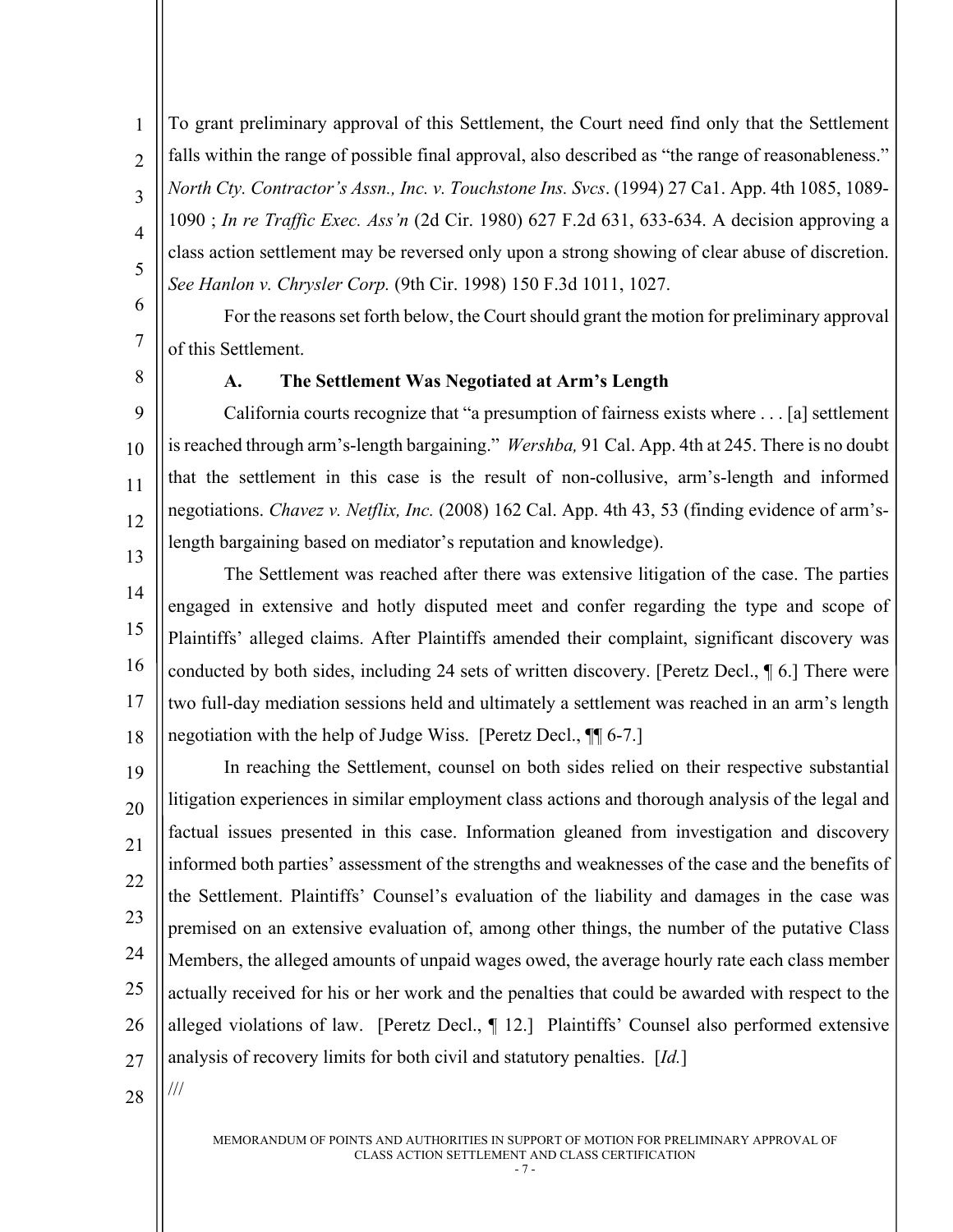# **B. The Settlement is Reasonable in Light of the Litigation Risks and Favors Approval**

The proposed Settlement provides a reasonable amount of recovery as to each of the classes and the individual Plaintiffs. On average, Class Members will receive approximately \$1,300, which will vary by length of employment, while also avoiding the risks, time, and expense of litigation in this case. [Peretz Decl., ¶ 13.] The Class consists of approximately 56 Class employees. [*Id.*] All of these employees are wage earning employees who will receive upfront cash payments. This is significant for employees who work low wage positions.

8  $\overline{Q}$ 10 11 12 13 14 15 While the proposed Settlement may be less than the amount that the Class could potentially recover at trial, it is unlikely that Plaintiffs would receive the full amount to which they believe they are entitled. First, full recovery could not be achieved unless a jury were to award the Class Members an amount in excess of the allegedly stolen wages from Defendants, the amount of which remains in dispute. Second, full recovery could not be achieved unless the jury were to award all available penalties including multiple penalties for each legal claim asserted in the litigation. However, whether to award penalties, and the quantum of such penalties, is within the discretion of the court. *See, e.g.*, *Thurman v. Bayshore Transit Mgmt.* (2012) 203 Cal. App. 4th 1112, 1135 (affirming trial court's reduction of civil penalties by thirty percent).

16 17 18 19 20 Moreover, since the COVID-19 pandemic has hit Defendants' business, coupled with the amount spent litigating this action, Defendants have lost a substantial amount of income both as a natural result of the pandemic as well as mounting attorneys' fees. Settling this action at this time would allow the Class to recoup a significant amount of the allegedly unpaid wages from Defendants while also ensuring that Defendants still have some assets left through which to settle this action.

21 22 23 24 25 26 Absent Settlement, Plaintiffs' counsel would still have to litigate various issues regarding the scope of class discovery, the scope of the class for purposes of certification, liability, not to mention the quantum of damages as well as the applicability and appropriate amount of penalties. Such litigation would be costly and time consuming and would likely take many months, if not years, to resolve. By contrast, the settlement ensures timely and substantial relief to all Class Members.

27

28

<span id="page-11-0"></span>1

2

3

4

5

6

7

<span id="page-11-1"></span>**C. The Amount Designated for Class Representative Payments is Reasonable** Courts routinely approve incentive awards in order to compensate class representatives for the services they provide and the risks they incur during class action litigation. *Clark v.* 

MEMORANDUM OF POINTS AND AUTHORITIES IN SUPPORT OF MOTION FOR PRELIMINARY APPROVAL OF CLASS ACTION SETTLEMENT AND CLASS CERTIFICATION

- 8 -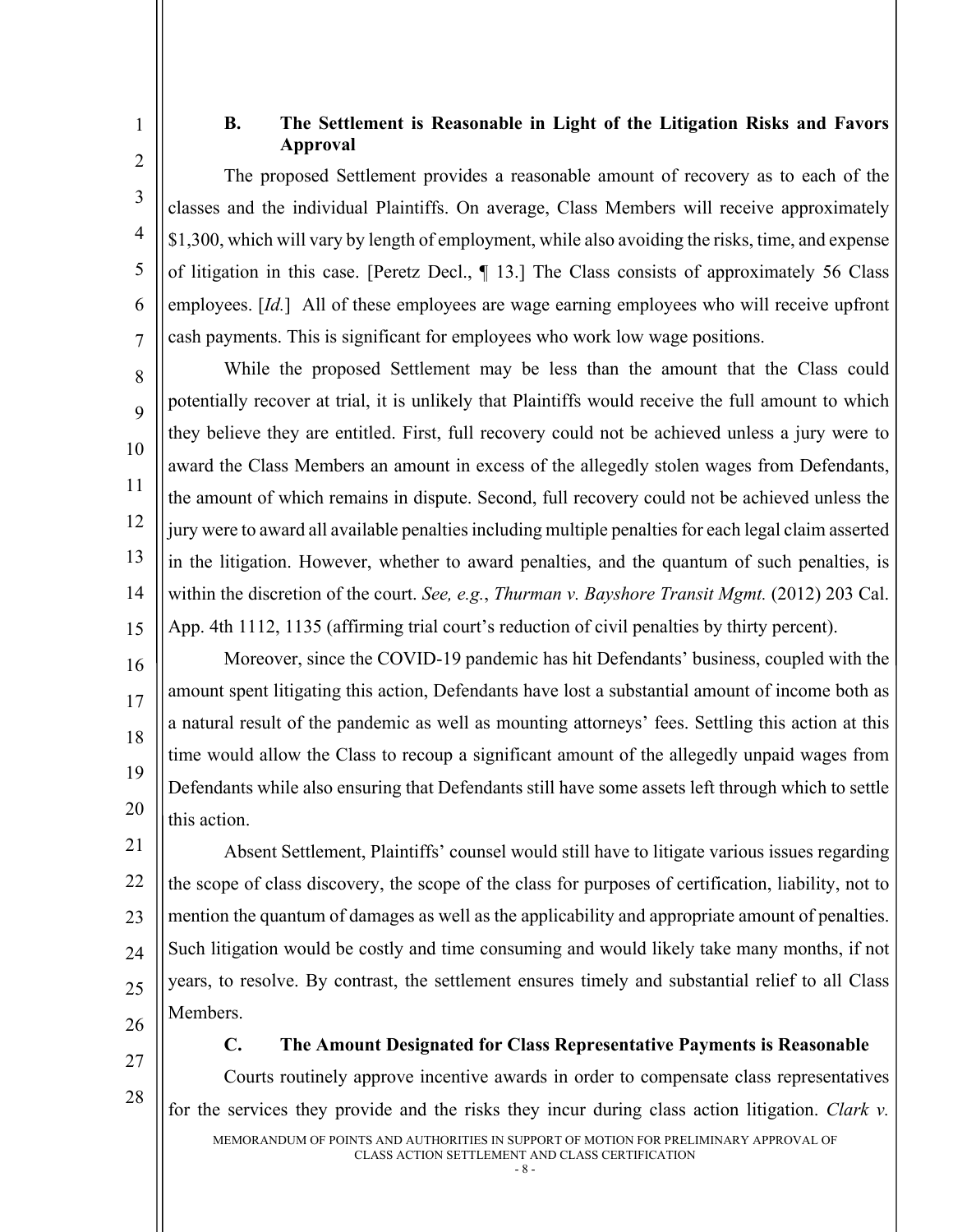$\overline{2}$ 3 4 5 *American Residential Services LLC* (2009) 175 Cal. App. 4th 785, 806 (approving the rationale behind awarding participation payments); *Bell v. Farmers Ins. Exchange* (2004) 115 Cal. App. 4th 715, 726 (affirming an order for "service payments" to the five named plaintiffs for their efforts litigating the case); *In re Cellphone Termination Fee Cases* (2010) 186 Cal. App. 4th 1380 (awarding \$10,000 each to two named plaintiffs); *Van Vranken v. Atlantic Richfield Co.* (N.D. Cal. 1995) 901 F. Supp. 294, 299 (awarding \$50,000 to the named plaintiff).

1

6

7

8

9

10

11

12

13

14

One indicator courts use to assess the reasonableness of the participation payment amount is the payment amount relative to what the other Class members will receive. In *Clark, supra,*  175 Cal.App.4th at 804, the court reversed for abuse of discretion a participation award of \$25,000 to both named plaintiffs. The court noted that the participation payment awarded to the named plaintiffs was at least 44 times the average payout to the other Class members. *Id.* at 805. In contrast, in *Munoz v. BCI Coca-Cola Bottling Co. of Los Angeles* (2010) 186 Cal. App. 4th 399, 412, the court upheld a participation payment of \$5,000 to each named plaintiff, distinguishing the award from that in *Clark* on the basis that the amount was just twice as much as the payout to the other class members.

15 16 17 In the instant case, the class representatives (Named Plaintiffs Hayter, Evans and Shields) will receive \$4,000, in addition to the payments they will receive as Class Members. The average payment for non-named Class Members is likely to be approximately \$1,300. [Peretz Decl., ¶ 13.] As such, the amount that the Named Plaintiffs will receive as class representatives is reasonable.

18 19 20 21 22 23 24 25 26 27 28 Furthermore, the court in *In re Cellphone Termination Fee Cases* articulated the following relevant factors to assess the appropriateness of a class representative's enhancement: "1) the risk to the class representative in commencing suit, both financial and otherwise; 2) the notoriety and personal difficulties encountered by the class representative; 3) the amount of time and effort spent by the class representative; 4) the duration of the litigation, and; 5) the personal benefit (or lack thereof) enjoyed by the class representative as a result of the litigation." *Id.*, 186 Cal. App. 4th at 1394-95 (quoting *Van Vraken*, 901 F. Supp. at 299). Four of these factors strongly support the requested enhancement here. First, the Named Plaintiffs have taken on a substantial risk, as all of the Named Plaintiffs are at or near minimum-wage employees who have had to work around their current jobs to provide the labor necessary to take on this Action. [Peretz Decl., ¶ 11.] Additionally, Shields and Evans both became pregnant during the scope of this Action and have had to balance their time between their new jobs, new children, and this Action. [*Id.*] Second, all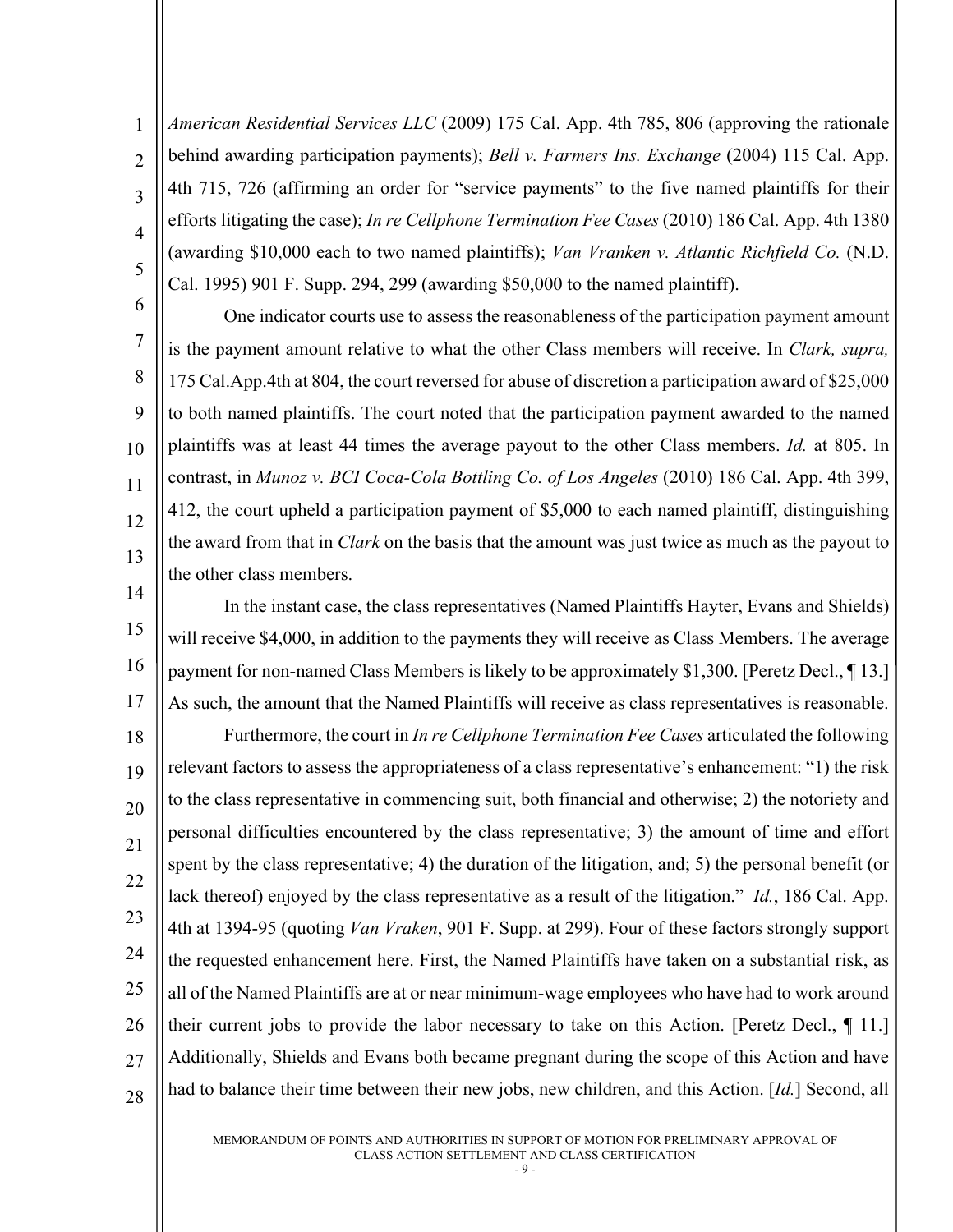1  $\mathfrak{D}$ 3 4 5 6 the Named Plaintiffs were required to respond to extensive written discovery, with significant hours of work for each Named Plaintiff. [Peretz Decl., ¶ 10.] Third, the Named Plaintiffs spent many hours participating in multiple full-day mediation sessions and providing information for additional informal settlement discussions. [*Id.*] Finally, the Named Plaintiffs have not received any personal benefits from this participation. [*Id.*] In light of the above factors, the proposed participation payment compares favorably with the amount recovered by the other class members and is reasonable and fair.

<span id="page-13-0"></span>7

## **D. The Requested Attorneys' Fees and Costs are Reasonable**

8 9 10 An attorneys' fees award is justified where the legal action has produced its benefits by way of a voluntary settlement. *Maria P. v. Riles* (1987) 43 Cal. 3d 1281, 1290-91; *Westside Cmty. for Indep. Living, Inc. v. Obledo* (1983) 33 Cal. 3d 348, 352-53.

11 12 13 14 15 There are two different methods for calculating attorneys' fees — the Lodestar/Multiplier Method and the Common Fund. *Zucker v. Occidental Petroleum Corp.* (C.D. Cal. 1997) 968 F.Supp. 1396, 1400. Plaintiffs submit that an award of *no more than* \$52,000 in attorneys' fees — which is equivalent to less than thirty-eight percent (38%) of the Gross Settlement Amount is justified by both the results in this case, and the time expended by Plaintiffs' Counsel in obtaining this result.

16 17 18 19 20 21 22 23 24 25 26 27 28 Here, Plaintiffs' Counsel seek an award of attorneys' fees and costs under the common fund doctrine, which has been approved by the California Courts and is customarily used in assessing settlements in wage and hour class actions. *Wershba v. Apple Computer, Inc.* (2001) 91 Cal.App.4th 224, 254; *Lealao v. Beneficial California, Inc.*, 82 Cal. App. 4th 19, 26-30 (2000). California courts have repeatedly permitted the recovery of attorneys' fees awards based upon the value of the settlement achieved. *Id.* In the instant case, Plaintiffs' Counsel seeks to have the Court approve attorneys' fees in the amount of approximately 38% of the Gross Settlement Amount. Not only does this sum fairly reflect the value of the work done by Plaintiffs' Counsel in this case, it is reasonable in light of the fact that California courts have customarily approved payments of attorneys' fees amounting to approximately one-third of the common fund, and have frequently granted fees as high as 40% of the common fund in comparable wage and hour class actions. *Big Lots Overtime Cases* (San Bernardino Super. Ct., JCC Proceeding No. 4283, Feb. 4, 2004) (33% fee recovery); *Davis v. The Money Store, Inc.* (Sacramento Super. Ct., No. 99AS01716, Dec. 26, 2000) (33.3% of \$6,000,000 settlement); *Crandall v. U-Haul* (LASC,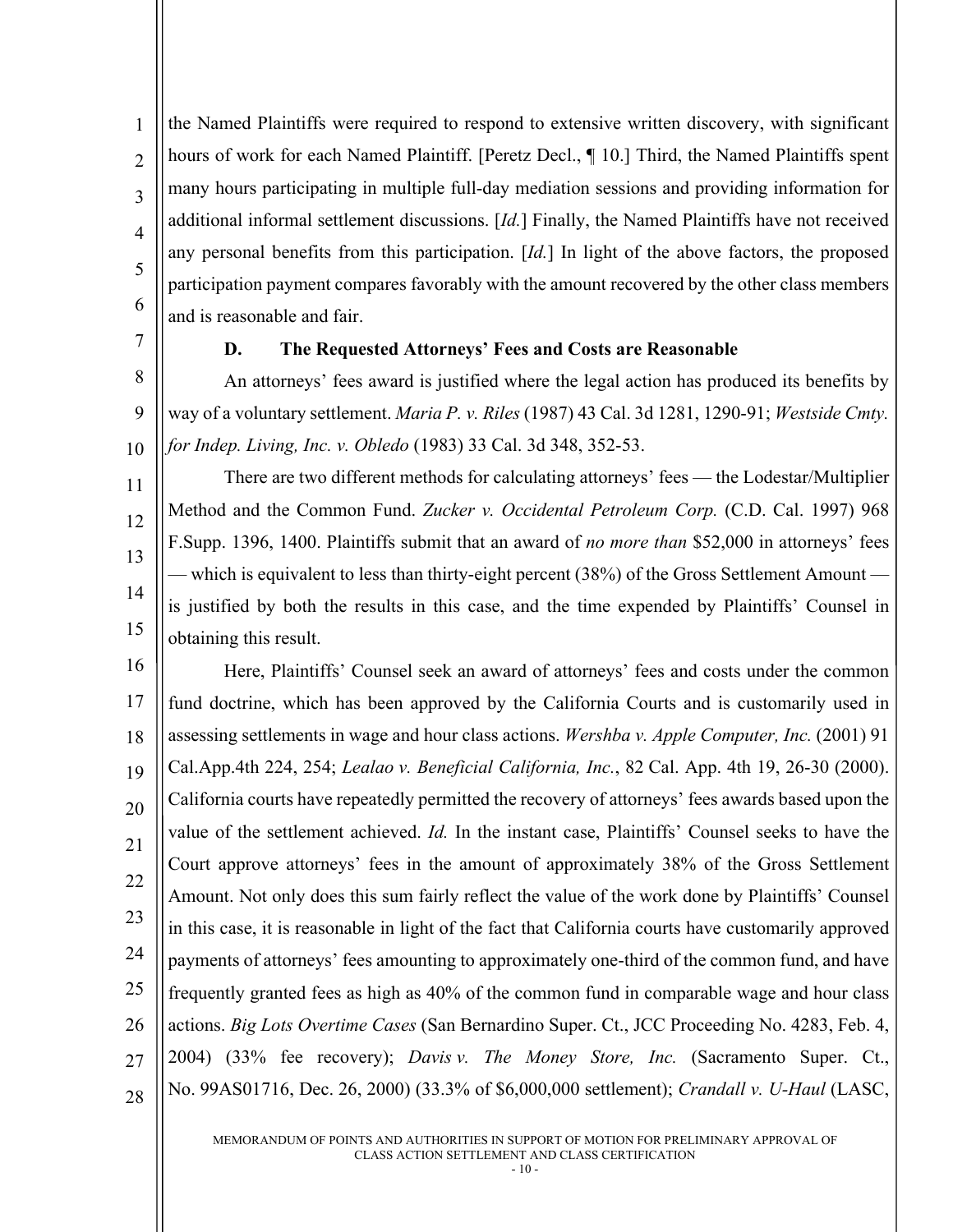Case No. BC178775) (40% attorneys' fees in an overtime exemption class action); *Bushnell v. Cremar, Inc.* (OCSC Case No. 657778) (attorneys' fees in the amount of 38%); *Elliott v. Clothestime* (OCSC Case No. 01-CC00333) (40% fee in a wage and hour settled prior to class certification).

4 5

6

7

8

1

 $\overline{2}$ 

3

The work done by Plaintiffs' Counsel in this case is unique and thorough. Plaintiffs' Counsel was required to advance numerous theories and research various angles in order to apply causes of action under numerous Labor Code statutes as well as doing numerous hours of outside research to figure out the extent of Defendants' alleged unpaid wages, given that the alleged unpaid wages were not consistent and taken sporadically off of the Class Members' paychecks.

 $\overline{Q}$ 10 11 12 13 14 15 16 Once Plaintiffs' Counsel obtained the putative class list, counsel engaged in extensive outreach and communications with class members both to gather supplemental evidence and confirm the experience of Named Plaintiffs. [Peretz Decl., ¶ 15.] On March 6, 2020, Plaintiffs' Counsel sent a letter to each and every class member providing information about this proposed class action lawsuit, the basis for Plaintiffs' claims, and inviting the Class Members to contact Plaintiffs' Counsel. [*Id.*] Many class members subsequently called or wrote to Plaintiffs' counsel to express their interest in learning more about the lawsuit and sharing their experience at E&W. [*Id.*] Plaintiffs' counsel had many conversations with class members which corroborated the allegations and claims brought by Named Plaintiffs. [*Id.*]

17 18 19 20 21 22 23 Finally, as opposed to any wage and hour case, given that the main theories of liability against Defendants in this case were based on alleged torts as well as the Labor Code, Plaintiffs' Counsel was looking at a reasonable way to recover fees in addition to any recovery made for the alleged damages. In that sense, this case was a tort action and thus should be treated as such when it comes to determining the attorneys' fees award for Plaintiffs' Counsel. It is common in any contingency arrangement for tort recovery to seek for 40% and even 45% of the total recovery at this stage of the litigation. This case should be of no exception and thus the award of attorneys' fees is reasonable for that reason.

24 25 26 27 In the instant case, calculating attorneys' fees on the basis of a percentage of the total settlement yields *no more than* \$52,000 in fees. Plaintiffs' Counsel submits that given the outstanding results obtained by counsel, this Court should approve an award of attorneys' fees equivalent to less than 38% of the total settlement amount.

28

///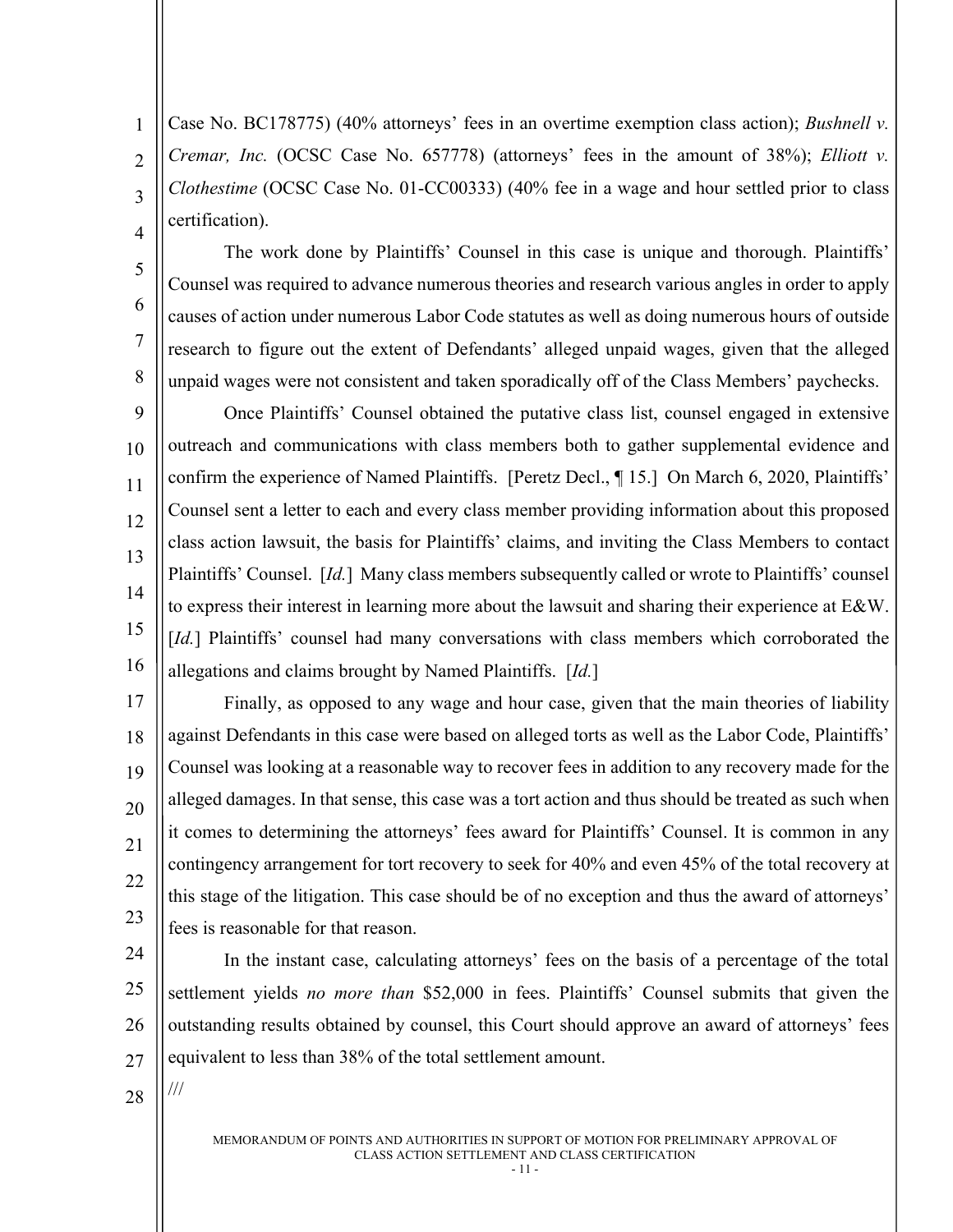## **E. The Proposed Notice is Adequate and Meets All Necessary Requirements**

In order to protect the rights of absent class members, the court must provide the best notice practicable to class members of a potential class action settlement. *Phillips Petroleum Co. v. Shutts* (1985) 472 U.S. 797, 811-12; *Eisen v. Carlisle & Jacquelin* (1974) 417 U.S. 156, 174-175. The primary purpose of procedural due process is to provide affected parties with the right to be heard at a meaningful time and in a meaningful manner. It does not guarantee any particular procedure but rather requires only notice reasonably calculated to apprise interested parties of the pendency of the action affecting their interests and an opportunity to present their objections. *Ryan v. California Interscholastic Federation - San Diego Section* (2001) 94 Cal. App. 4th 1048, 1072. Such notice meets due process standards. *Phillips*, 472 U.S. at 812.

10 11 12 13 14 15 16 17 Preliminary approval of the settlement will enable notice to go out to Settlement Class Members in the best practicable manner calculated to ensure that class members are alerted to the terms of the settlement and allowed to protect their rights under it. The parties' proposed notice plan is as follows: Simpluris, who is experienced in similar cases, will act as Settlement Administrator. [Peretz Decl., ¶ 16.] Under an agreement reached with Simpluris, the total costs of administering the fund, including the cost of providing Notice to the Class Members will not exceed \$5,000. [Peretz Decl., Exhibit 1 at Section I ¶ 5; *see also* Peretz Decl., Exhibit 3 (initial estimate \$4,135 from Simpluris, with a capped fee of \$4,300).] Under the terms of the Settlement Agreement, these costs will be paid out of the Gross Settlement Amount.

18

22

23

24

<span id="page-15-0"></span>1

 $\mathfrak{D}$ 

3

4

5

6

7

8

9

The Claims Process will proceed as follows:

19 20 21 a. Within fourteen (14) calendar days after preliminary approval of this Agreement, Defendants shall provide to the Claims Administrator the name, last-known address, social security number, and dates of employment for each Class Member (the "Class Data").

b. Within ten (10) calendar days after receiving the Class Data, the Claims Administrator shall send to each Class Member, by email if available or otherwise by first-class mail, the court-approved Notice, Request for Exclusion Form and appropriate Claim Form (collectively, the "Notice Packets").

25 26 27 28 c. In the event that any Notice Packets are deemed undeliverable, the Class Administrator shall have forty-five (45) days from receipt of notice that a Notice Packet was undeliverable to perform one "skip trace" or similar search and to re-mail the same Notice Packet (or a true and correct copy thereof) to any new addresses disclosed by such search via first-class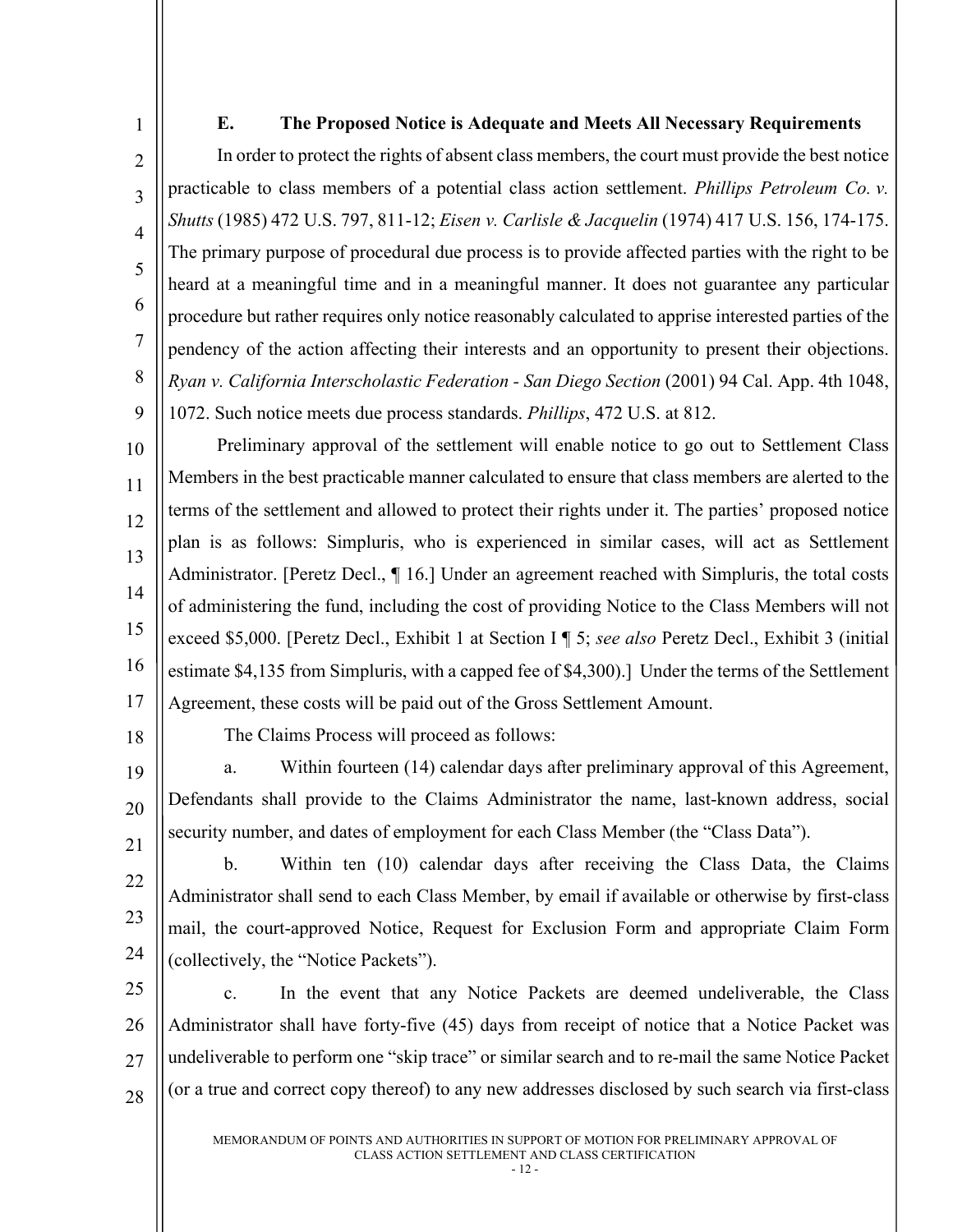1  $\mathfrak{D}$ 3 4 regular U.S. Mail indicating on the Notice the date it was re-mailed, and including written notice that a Class Member has fifteen (15) days to respond to a re-mailed Notice via either Objection or Opt-Out Request. In the event that such procedures were followed and the Class Member does not receive a Notice Packet, that Class Member will still be deemed a Class Member unless he or she submits a Class Member Objection or Opt-Out Request.

5 6

7

8

d. Within forty-five (45) calendar days from the date the Notice Packets are mailed by the Claims Administrator (the "Claims Period"), Class Members shall return their Claim Forms, any Objection, and/or Request for Exclusion directly to the Claims Administrator at the address indicated on the Claim Form.

9 10 11 12 e. In the event a Class Member timely returns a Claim Form that is signed, dated and completed in full, the Claim Form shall be deemed valid, and any such Class Member becomes a Settlement Class Member and will receive the appropriate amount of the Gross Settlement Amount.

13 14 15 16 17 18 19 20 f. In the event a Class Member timely returns a Claim Form that is not signed, dated and/or completed in full, the Claims Administrator shall send one, but not more than one, deficiency notice to that Class Member advising the Class Member to cure the deficiency. Any Class Member who receives a deficiency notice must cure the deficiency within fifteen (15) calendar days from the date of mailing of the deficiency notice or by the close of the Claims Period, whichever is later; the corrected Claim Form must be postmarked no later than the fifteenth (15th) day after the date of mailing of the deficiency notice or it will not be honored, the Claim Form shall be deemed invalid, and any such Class Member becomes a Settlement Class Member but will receive no amount of the Gross Settlement Amount.

21 22 23 g. In the event a Class Member returns any materials (including a Claim Form and/or a Request for Exclusion) postmarked after the close of the Claims Period, it will not be honored and shall be deemed invalid, any such Class Member will become a Settlement Class Member but will receive no amount of the Gross Settlement Amount.

24 25 26 h. In the event a Class Member does not respond by the close of the Claims Period, their Claim Form shall be deemed invalid, any such Class Member will become a Settlement Class Member but will receive no amount of the Gross Settlement Amount.

27 28 i. In the event a Class Member timely returns a Claim Form that is signed, dated and completed in full — together with a Request for Exclusion — the Claim Form shall be deemed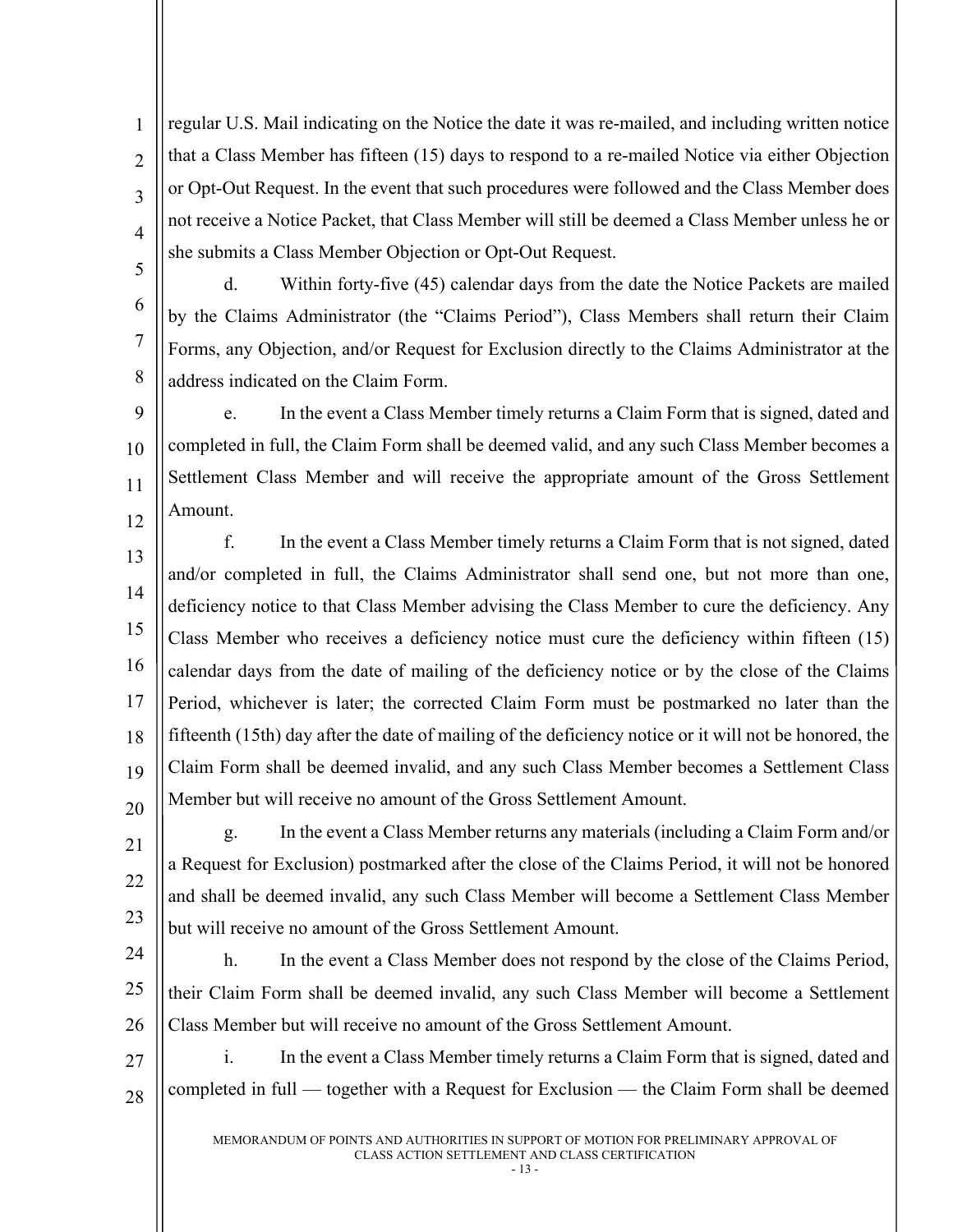1  $\overline{2}$ valid, and the Claims Administrator will contact the Class Member for clarification of the Class Member's intent.

- If the Class Member fails to provide clarification during the Claims Period, his or her request for exclusion will be deemed void as if no request were made at all, and that Class Member will become a Settlement Class Member and will receive the appropriate amount of the Gross Settlement Amount.
- If the Class Member confirms his or her decision to be excluded during the Claims Period, then that Class Member will be excluded as a Settlement Class Member, will receive no amount of the Gross Settlement Amount, and will have opted-out of the Settlement. Any Class Member who opts-out of the Settlement will not be bound by the Settlement or have any right to object to, appeal, or comment on it.

11 12 13 14 15 16 j. If any mailed Notice Packets are returned as undeliverable, then the Class Administrator shall have forty-five (45) days from receipt of notice that a Notice Packet was undeliverable to perform one "skip trace" or similar search and to re-mail the same Notice Packet (or a true and correct copy thereof) to any new addresses disclosed by such search via first-class regular U.S. Mail indicating on the Notice the date it was re-mailed, and including written notice that a Class Member has fifteen (15) days to respond to a re-mailed Notice via either Objection or Opt-Out Request.

17 18 k. The Claims Administrator shall keep counsel for Plaintiffs and Defendants apprised of all mailings related to this Agreement.

19 20 21 l. Within ten (10) days following the conclusion of the Claims Period, the Claims Administrator shall provide a certified list to counsel for Plaintiffs and Defendants of which claims were timely filed, which are valid, which are invalid, and:

- which Class Members have become a Settlement Class Member and will receive some amount of the Gross Settlement Amount (and identify the amount);
- which Class Members have become a Settlement Class Member but will receive no amount of the Gross Settlement Amount; and

• which Class Members have timely requested exclusion from the Class and will be excluded as a Settlement Class Member, will receive no amount of the Gross Settlement Amount, and have opted-out of the Settlement.

28 ///

22

23

24

25

26

27

3

4

5

6

7

8

 $\overline{Q}$ 

10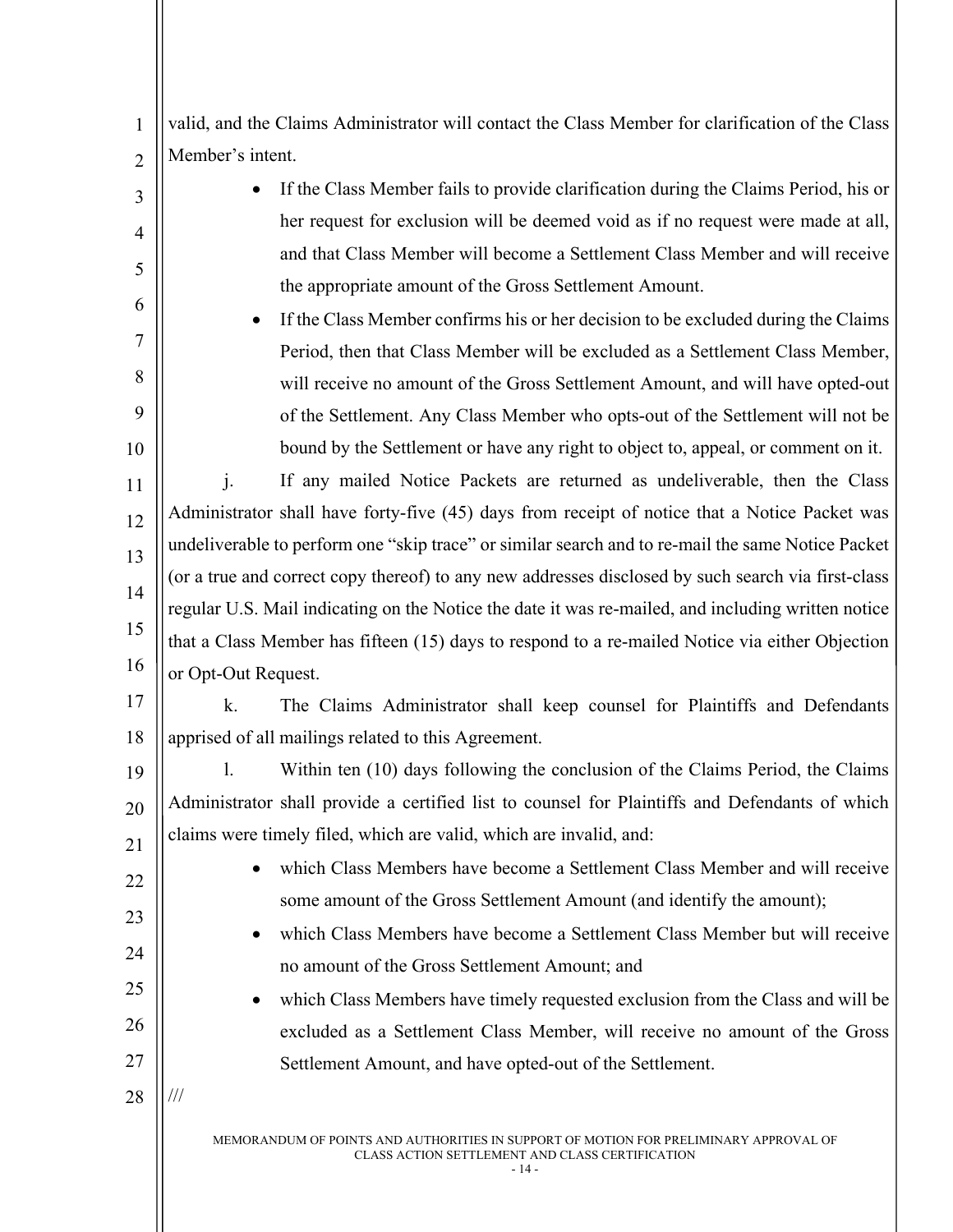<span id="page-18-0"></span>1

 $\mathfrak{D}$ 

3

4

5

6

7

8

9

10

11

# **F. Class Members Have the Opportunity to Opt Out or Object**

The Settlement provides a simple method for Class Members to opt out, by sending the Administrator a written statement of desire to be excluded from the class action, or to object to its terms.<sup>[2](#page-18-2)</sup> Class Members who file a timely written objection may appear and be heard at the Final Settlement Heating, the date, time and location of which will be specified in the notice.

If a Settlement Class Member timely disputes the amount of his or her claim, Plaintiffs' Counsel shall make a good faith effort to resolve the dispute informally. If no agreement is reached, the dispute shall be submitted to the Claims Administrator, who shall examine the records in an attempt to resolve the dispute. The Claims Administrator will make every effort to resolve any such disputes prior to final approval of this Settlement. In no event, however, will any such dispute provide any basis whatsoever to delay, or object to, the Settlement or its final approval.

12 13 14 15 These procedures fully protect the rights of Class Members under the settlement, or to proceed on their own if they wish outside the settlement. They warrant preliminary approval, authorizing the parties to proceed to present the settlement terms to the class and for them and Class Members to present to the Court the Class' response to the settlement terms before the Court considers whether to grant final approval.

16

# <span id="page-18-1"></span>**V. CONDITIONAL CLASS CERTIFICATION**

17 18 19 20 21 22 California Code of Civil Procedure § 382 authorizes class actions "when the question is one of a common or general interest, of many persons, or when the parties are numerous, and it is impracticable to bring them all before the court . . . ." Code of Civil Procedure § 382; *Sav-On Drug Stores v. Superior Court* (2004) 34 Cal.4th 319, 326. Class certification is appropriate where Plaintiffs establish: (1) the presence of an ascertainable class; and (2) a well-defined community of interest among the class members. *Sav-On*, 34 Cal.4th at 326 (citing *Lockheed Martin Corp. v. Superior Court* (2003) 29 Cal.4th 1096, 1104).

23

24 25 26 As has been made clear by the discussion of the evidence above, (a) this class is ascertainable and numerous, as the parties already have the class list and contact information for each class member, and the class consists of approximately 56 persons; (b) there is a well-defined community of interest among the class members, as they were all subject to the same employment

27

<span id="page-18-2"></span>28

 $2$  Class Members who opt out but then change their minds during the notice response period may withdraw their request for exclusion.